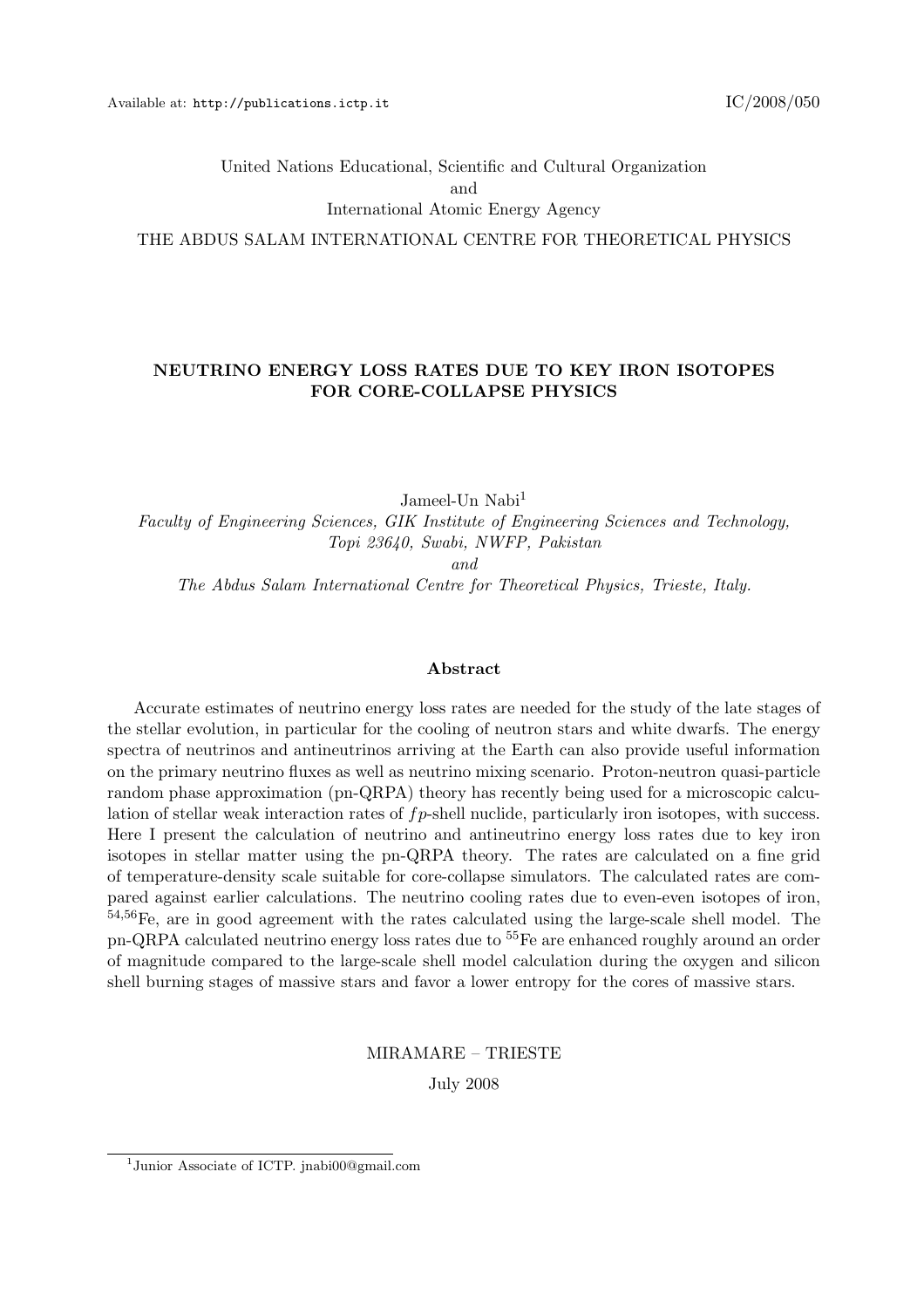## 1 Introduction

Despite immense technological advancements since the time when Colgate & White [1] and Arnett [2] presented their classical work on energy transport by neutrinos and antineutrinos in non-rotating massive stars, the explosion mechanism of core-collapse supernovae continues to pose challenges for the collapse simulators throughout the globe. It is clear that the prompt shock that follows the bounce of the core stagnates and is not possible to cause a supernova explosion on its own. It loses energy in disintegrating iron nuclei and through neutrino emissions (mainly non-thermal) which are till then transparent to the stellar matter. A few milliseconds after the bounce, the proto-neutron star accretes mass at a few tenths of solar mass per second. This accretion, if continued even for one second, can change the ultimate fate of the collapsing core resulting into a black hole. Neutrinos are the main characters in this play and radiate around 10% of the rest mass converting the star to a neutron star. Initially the nascent neutron star is a hot thermal bath of dense nuclear matter,  $e^-e^+$  pairs, photons and neutrinos. Neutrinos, having the weak interaction, are most effective in cooling and diffuse outward within a few seconds, and eventually escape with about 99% of the released gravitational energy. Despite the small neutrino-nucleus cross sections, the neutrinos flux generated by the cooling of a neutron star can produce a number of nuclear transmutations as it passes the onion-like structured envelope surrounding the neutron star. In the late-time neutrino heating mechanism the stalled shock can be revived (about 1 s after the bounce) and may be driven as a delayed explosion [3]. However to date there have been no successfully simulated spherically symmetric explosions. Even the 2D simulations (addition of convection) performed with a Boltzmann solver for the neutrino transport fails to convert the collapse into an explosion [4]. 2D calculations carried out in the mid -1990's resulted in successful supernovae and revealed some role of turbulence in the collapsing gas (e.g. [5]). Additional energy sources were also sought that might transport energy to the mantle and lead to an explosion. Two such popular sources of additional energy that were widely discussed in literature were magnetic fields (e.g. [6]) and rotations (e.g. [7]).

Yet another popular and much debated energizing mechanism for shock revival is that of "preheating" proposed by Haxton [8]. Haxton suggested that a significant fraction of the energy carried by the neutrinos could be utilized in preheating iron nuclei outside the shock front rather than getting lost. This would lead to a reduction in the energy required from the shock wave to dissociate the infalling Fe, assisting the shock wave to retain more of its strength as it propagates through the iron core and thus increasing the chances of transforming the collapse into an explosion. Bruenn and Haxton [9] later discouraged the preheating mechanism. They worked on two different models, simulating weak and strong shock cases, and found out that in neither case is the energy transferred to the matter by neutrino-nucleus absorption significant in terms of preheating the infalling iron-like material. More recently, Langanke and collaborators [10] had some observations on the models of Bruenn and Haxton [9] and reported much larger preshock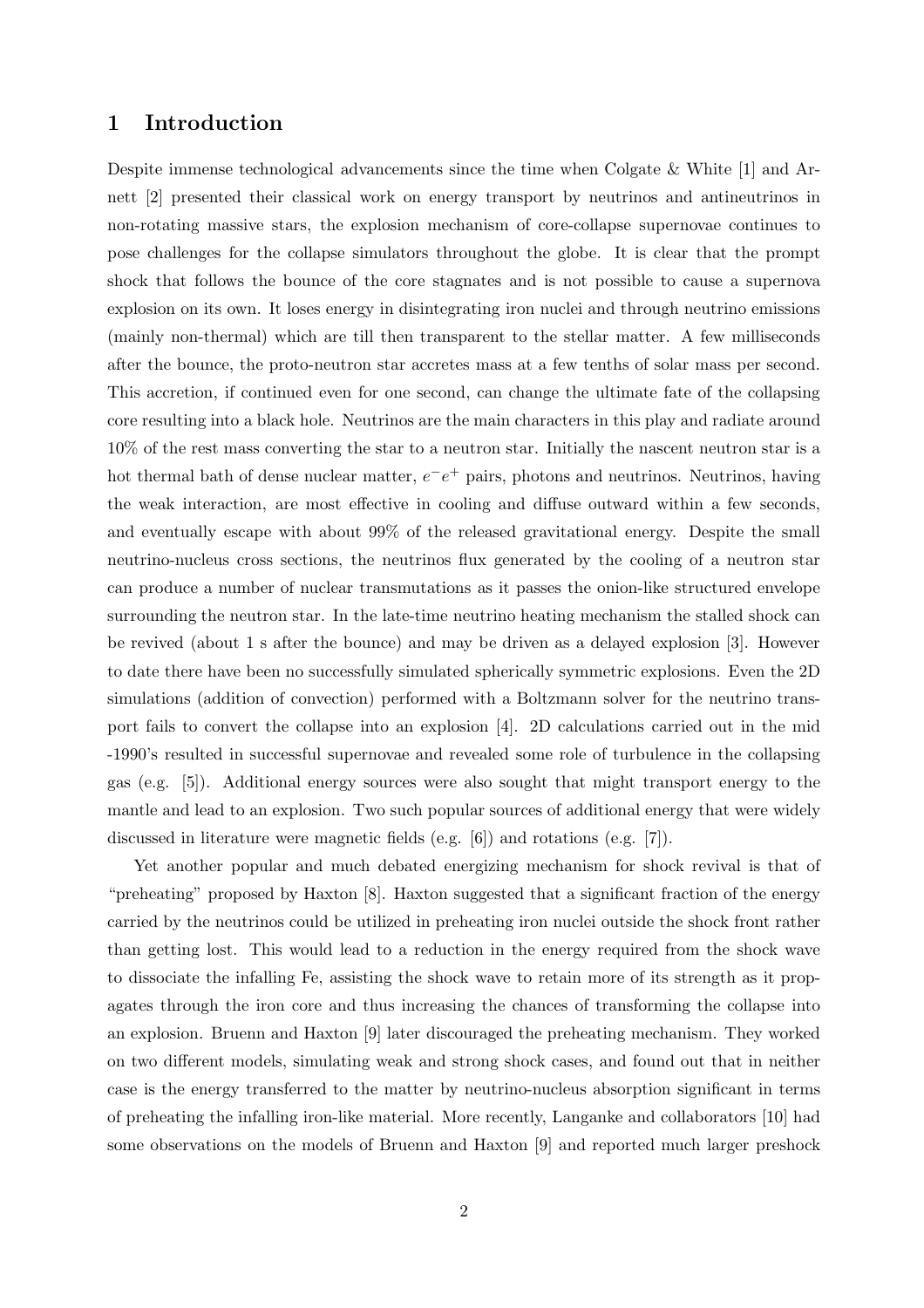heating rates than those calculated by Bruenn and Haxton. They concluded that these rates act for too short a time to lead to consequences for shock propagation. Despite all this, the preheating mechanism in fact has been adopted by most coders, who are continually putting in more microphysics to make the simulations more realistic and there continues to be interest in this problem [11].

The structure of the progenitor star has a vital role to play in the mechanism of the explosion. A lot many physical inputs are required at the beginning of each stage of the entire simulation process including but not limited to collapse of the core, formation, stalling and revival of the shock wave and shock propagation. It is highly desirable to calculate the presupernova stellar structure with the most reliable physical data and inputs.

Neutrinos from core-collapse supernovae are unique messengers of the microphysics of supernovae and are crucial to the life and afterlife of supernovae. They provide information regarding the neutronization due to electron capture, the infall phase, the formation and propagation of the shock wave and the cooling phase. Cooling rate is one of the crucial parameters that strongly affect the stellar evolution. During the late stages of stellar evolution a star mainly looses energy through neutrinos. White dwarfs and supernovae (which are the endpoints for stars of varying masses) have both cooling rates largely dominated by neutrino production. A cooling proto-neutron star emits about  $3 \times 10^{53}$  erg in neutrinos, with the energy roughly equipartitioned among all species. Further the neutrinos and antineutrinos produced as a result of nuclear reactions are transparent to the stellar matter at presupernova densities and therefore assist in cooling the core to a lower entropy state. This scenario does not necessarily hold at extremely high densities and temperatures (this would be the case for stellar collapse where dynamical time scales become shorter than the neutrino transport time scales) where neutrinos can become trapped in the so-called neutrinospheres mainly due to elastic scattering with nuclei. Prior to stellar collapse one requires an accurate determination of neutrino loss rates in order to perform a careful study of the final branches of star evolutionary tracks. A change in the cooling rates particularly at the very last stages of massive star evolution could affect the evolutionary time scale and the iron core configuration at the onset of the explosion [12]. The electron capture rates and the accompanying neutrino energy loss rates are also required in determining the equation of state. The neutrino energy loss rates are important input parameters in multi-dimensional simulations of the contracting proto-neutron star. Reliable and microscopic calculations of neutrino loss rates and capture rates can contribute effectively in the final outcome of these simulations on world's fastest supercomputers.

The first-ever extensive calculation of stellar weak rates including the capture rates, neutrino energy loss rates and decay rates for a wide density and temperature domain was performed by Fuller, Fowler, and Newman (FFN) [13]. The calculation was done for 226 nuclei in the mass range  $21 \leq A \leq 60$ . The authors stressed on the importance of the Gamow-Teller (GT) giant resonance strength in the capture of the electron and estimated the GT centroids using zeroth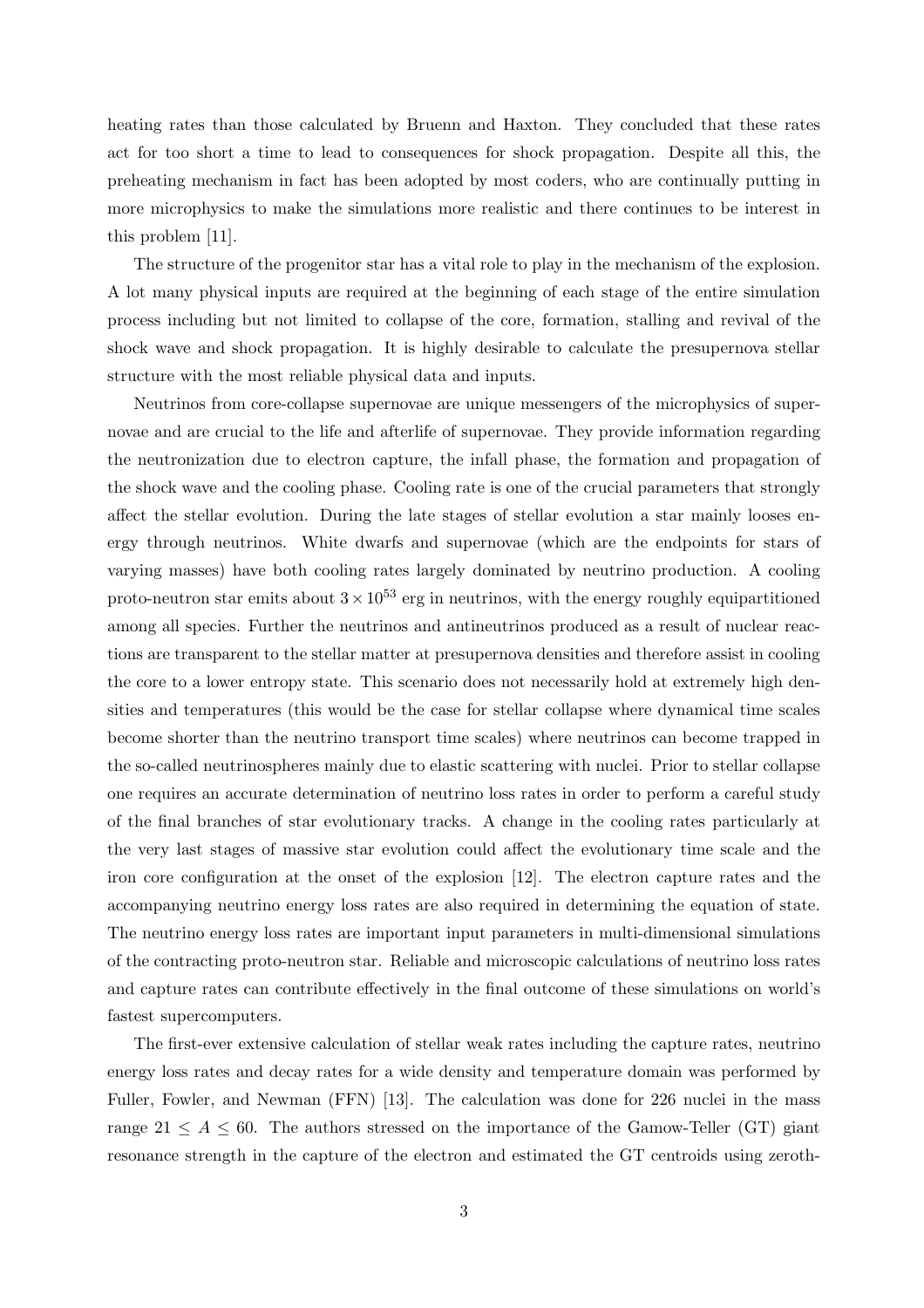order  $(0\hbar\omega)$  shell model. Later, Aufderheide et al. [14] extended the FFN work for heavier nuclei with  $A > 60$  and took into consideration the quenching of the GT strength neglected by FFN. Authors in Ref. [14] also stressed on the importance of beta decay rates in the iron core prior to the collapse. They tabulated the 90 top electron capture nuclei averaged throughout the stellar trajectory for  $0.40 \leq Y \leq 0.5$  (see Table. 25 therein). The measured data from various (p,n) and (n,p) experiments later revealed the misplacement of the GT centroid adopted in the parameterizations of FFN. Since then theoretical efforts were concentrated on the microscopic calculations of weak-interaction mediated rates of iron-regime nuclide. Large-scale shell model (LSSM)(e.g. [15]) and the proton-neutron quasiparticle random phase approximation (pn-QRPA) theory (e.g. [16]) were used extensively and with relative success for the microscopic calculation of stellar weak rates. Monte Carlo shell-model is an alternative to the diagonalization method and allows calculation of nuclear properties as thermal averages (e.g. [17]). However it does not allow for detailed nuclear spectroscopy and has some restrictions in its applications for odd-odd and odd-A nuclei.

The pn-QRPA theory is an efficient way to generate GT strength distributions. These strength distributions constitute a primary and nontrivial contribution to the weak-interaction mediated rates among iron-regime nuclide. Because of the high temperatures prevailing during the presupernova and supernova phase of a massive star, there is a reasonable probability of occupation of parent excited states and the total weak interaction rates have a finite contribution form these excited states. The pn-QRPA theory allows a microscopic state-by-state calculation of these rates and this feature of the pn-QRPA model greatly enhances the reliability of the calculated rates in stellar matter.

Nabi and Klapdor-Kleingrothaus [18] first reported the calculation of weak interaction rates for 709 nuclei with  $A = 18$  to 100 in stellar environment using the pn-QRPA theory. These included capture rates, decay rates, neutrino energy loss rates, probabilities of beta-delayed particle emissions and energy rate of these particle emissions. The authors then presented a detailed calculation of stellar weak interaction rates over a wide range of temperature and density scale for sd- [19] and fp/fpg-shell nuclei [16]. These included the weak interaction rates for nuclei with A  $= 40$  to 44 (not yet calculated by shell model). Since then these calculations were further refined with use of more efficient algorithms, computing power, incorporation of latest data from mass compilations and experimental values, and fine-tuning of model parameters [20, 21, 22, 23, 24]. There is a considerable amount of uncertainty involved in all types of calculations of stellar weak interactions. The uncertainty associated with the microscopic calculation of the pn-QRPA model was discussed in detail in Ref. [25]. The reliability of the pn-QRPA calculation was discussed in length by Nabi and Klapdor-Kleingrothaus [16]. There the authors compared the measured data (half lives and  $B(GT<sub>+</sub>)$  strength) of thousands of nuclide with the pn-QRPA calculation and got fairly good comparison. This also encouraged the use of the pn-QRPA model for nuclei where experimental data were not available [26].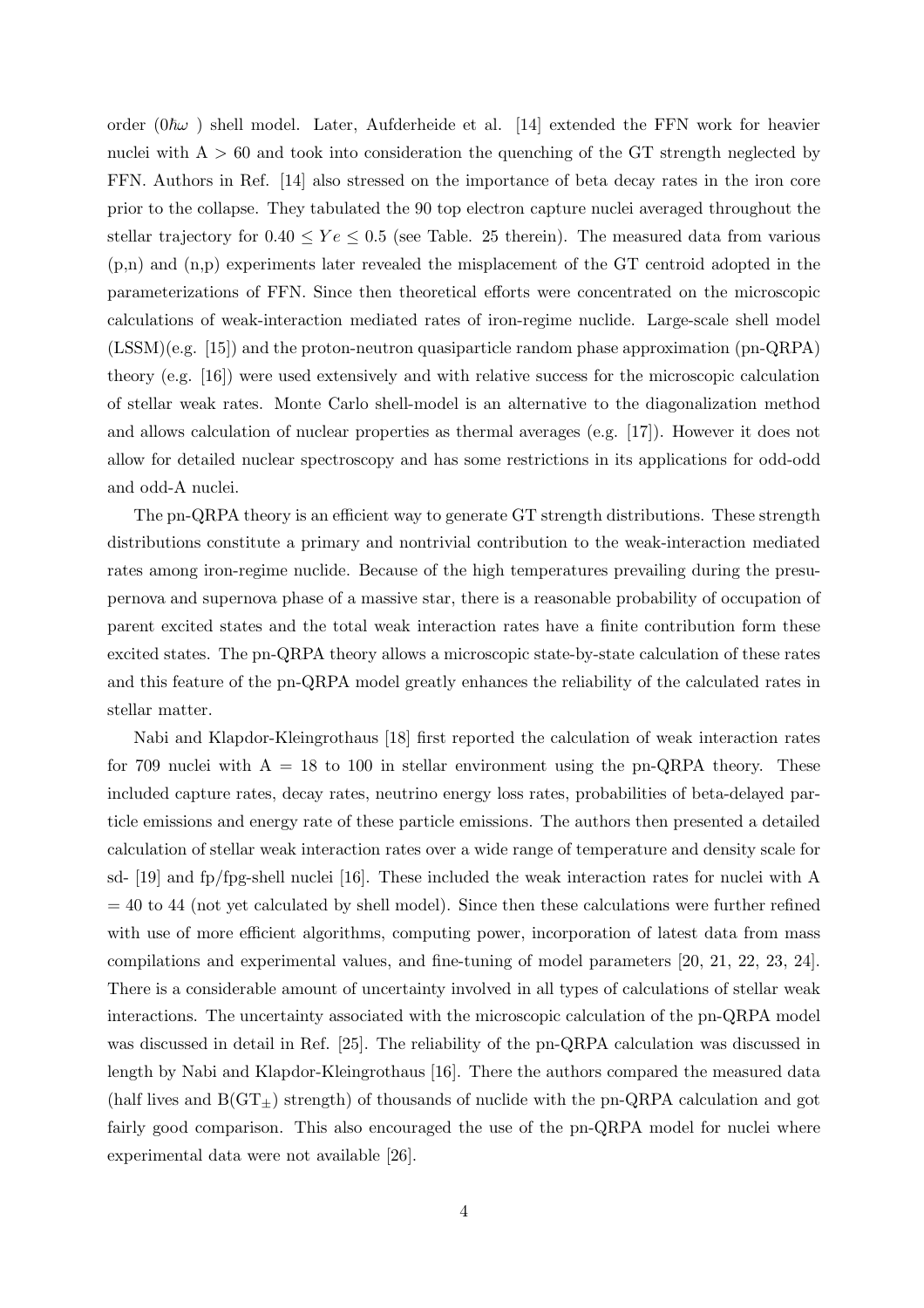Three key isotopes of iron,  $54,55,56$  Fe, were selected for the calculation of neutrino and antineutrino energy loss rates in stellar matter in this part of the project. Aufderheide and collaborators [14] ranked  $54,55,56$ Fe amongst the most influential nuclei with respect to their importance for the electron capture process for the early presupernova collapse. Later Heger et al. [27] studied the presupernova evolution of massive stars (of masses  $15M_{\odot}, 25M_{\odot}$ , and  $40M_{\odot}$ ) and rated 54,55,56Fe amongst top seven nuclei considered to be most important for decreasing  $Y_e$  in  $15M_{\odot}$ and  $40M_\odot$  stars. In  $25M_\odot$  stars these isotopes of iron were ranked as the top three key nuclei that play the biggest role in decreasing  $Y_e$ . These isotopes of iron are mainly responsible for decreasing the electron-to-baryon ratio during the oxygen and silicon burning phases. Besides, <sup>55</sup>Fe was also found to be in the top five list of nuclei that increase  $Y_e$  via positron capture and electron decay during the silicon burning phases. Earlier the calculation of  $GT_{\pm}$  strength distributions and associated stellar electron and positron capture rates for these isotopes of iron were presented using the pn-QRPA model [26]. There I was able to reproduce fairly well the experimental centroids and the total strength distributions in both directions (in the  $GT_+$  direction a proton is converted to a neutron, as in electron capture or positron decay and in the GT<sup>−</sup> direction a neutron is converted to a proton, as in positron capture or beta decay) for the even-even iron isotopes,  $54,56$ Fe. No such measured data were available for  $55$ Fe. The calculation of capture rates for these iron isotopes and comparisons with earlier calculations were also presented in Ref. [26]. In this paper I intend to report on the calculation of neutrino and anti-neutrino energy loss rates due to these key isotopes of iron. At lower temperatures and densities characteristic of the hydrostatic phases of stellar evolution, accurate and reliable stellar weak rates are required to determine the nucleosynthesis of nuclear species, the overall neutrino energy loss rates which may affect the temperature of the core (at relevant temperatures and densities the nonthermal neutrinos are transparent to the stellar matter), and the detailed  $Y_e$  which becomes very important going into the core collapse. For the later phases of silicon burning to the collapse phase, overall neutronisation rates and neutrino production rates become the most interesting quantities [13] (during this phase the total  $GT_{\pm}$  strengths become more important rather than their distributions).

The paper is written in the following format. Section 2 describes the essential formalism for the calculation of neutrino and antineutrino energy loss rates using the pn-QRPA model. I present my calculation in Section 3 where I also compare them with earlier calculations of neutrino energy loss rates. I summarize the main points and conclude finally in Section 4.

### 2 Basic formalism for pn-QRPA calculation

The QRPA theory considers the residual correlations among the nucleons via one particle one hole (1p-1h) excitations in a large model space and is an efficient way to generate GT strength distributions. Kar et al. [28] pointed out much earlier that the quasiparticle random phase approximation (QRPA) method is quite successful in predicting the weak interaction rates of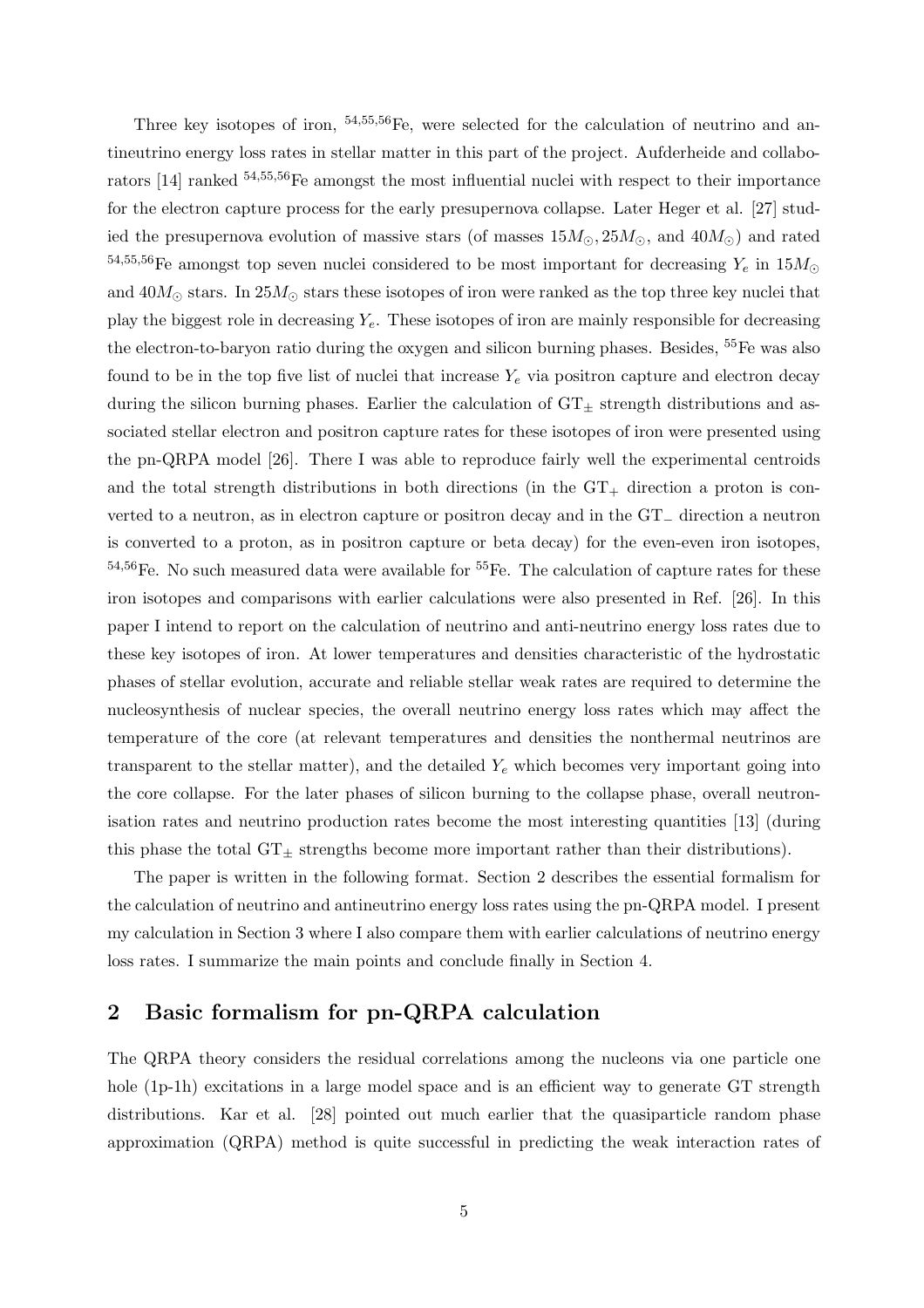ground states all over the periodic table and also stressed the need to extend these methods to nonzero temperature domains relevant to presupernova and supernova conditions. Nabi and Klapdor-Kleingrothaus [18] later used the pn-QRPA model in stellar matter to calculate contributions to weak interaction rates from parent excited states.

The Hamiltonian for this calculation was of the form

$$
H^{QRPA} = H^{sp} + V^{pair} + V^{ph}_{GT} + V^{pp}_{GT}.
$$
\n
$$
(1)
$$

Single particle (sp) energies and wave functions were calculated in the Nilsson model, which takes into account nuclear deformations. Pairing was treated in the BCS approximation. Two types of proton-neutron residual interactions were incorporated in the calculation namely the particle-hole,  $V_{GT}^{ph}$ , and the particle-particle,  $V_{GT}^{pp}$ , interaction. The two interactions (separable in form) were characterized by two interaction constants:  $\chi$  (for particle-hole interaction) and  $\kappa$  (for particle-particle interaction). In this work, the values of  $\chi$  and  $\kappa$  were taken as 0.15 MeV and 0.07 MeV, respectively (the reader is referred to [29, 30] for details of choice of these parameters). Other parameters required for the calculation of weak rates are the pairing gaps, the deformation and the Q-value of the nuclear reactions. The calculated half-lives depend only weakly on the values of the pairing gaps [31] and as such the traditional choice of  $\Delta_p = \Delta_n = 12/\sqrt{A}(MeV)$ was applied in the present work. The deformation parameter is as an important parameter for QRPA calculations as pairing [32]. As such rather than using deformations from some theoretical mass model (as used in earlier calculations of pn-QRPA rates) the experimentally adopted value of the deformation parameters for  $54,56$  Fe, extracted by relating the measured energy of the first 2 <sup>+</sup> excited state with the quadrupole deformation, was taken from Raman et al. [33]. For the case of <sup>55</sup>Fe (where such measurement lacks) the deformation of the nucleus was calculated as

$$
\delta = \frac{125(Q_2)}{1.44(Z)(A)^{2/3}},\tag{2}
$$

where  $Z$  and  $A$  are the atomic and mass numbers, respectively, and  $Q_2$  is the electric quadrupole moment taken from Ref. [34]. Q-values were taken from the recent mass compilation of Audi et al. [35].

The incorporation of measured deformations for  $54,56$ Fe lead to an improvement of the calculated  $GT_{+}$  distributions compared to the measured ones. In order to further increase the reliability of the calculated rates experimental data were incorporated in the calculation wherever possible. The calculated excitation energies (along with their log  $ft$  values) were replaced with an experimental one when they were within 0.5 MeV of each other. Missing measured states were inserted and inverse and mirror transitions were also taken into account. No theoretical levels were replaced with the experimental ones beyond the excitation energy for which experimental compilations had no definite spin and/or parity. A state-by-state calculation of  $GT_{\pm}$  strength was performed for a total of 246 parent excited states in  $^{54}Fe$ , 297 states for  $^{55}Fe$  and 266 states for <sup>56</sup>Fe. For each parent excited state, transitions were calculated for 150 daughter excited states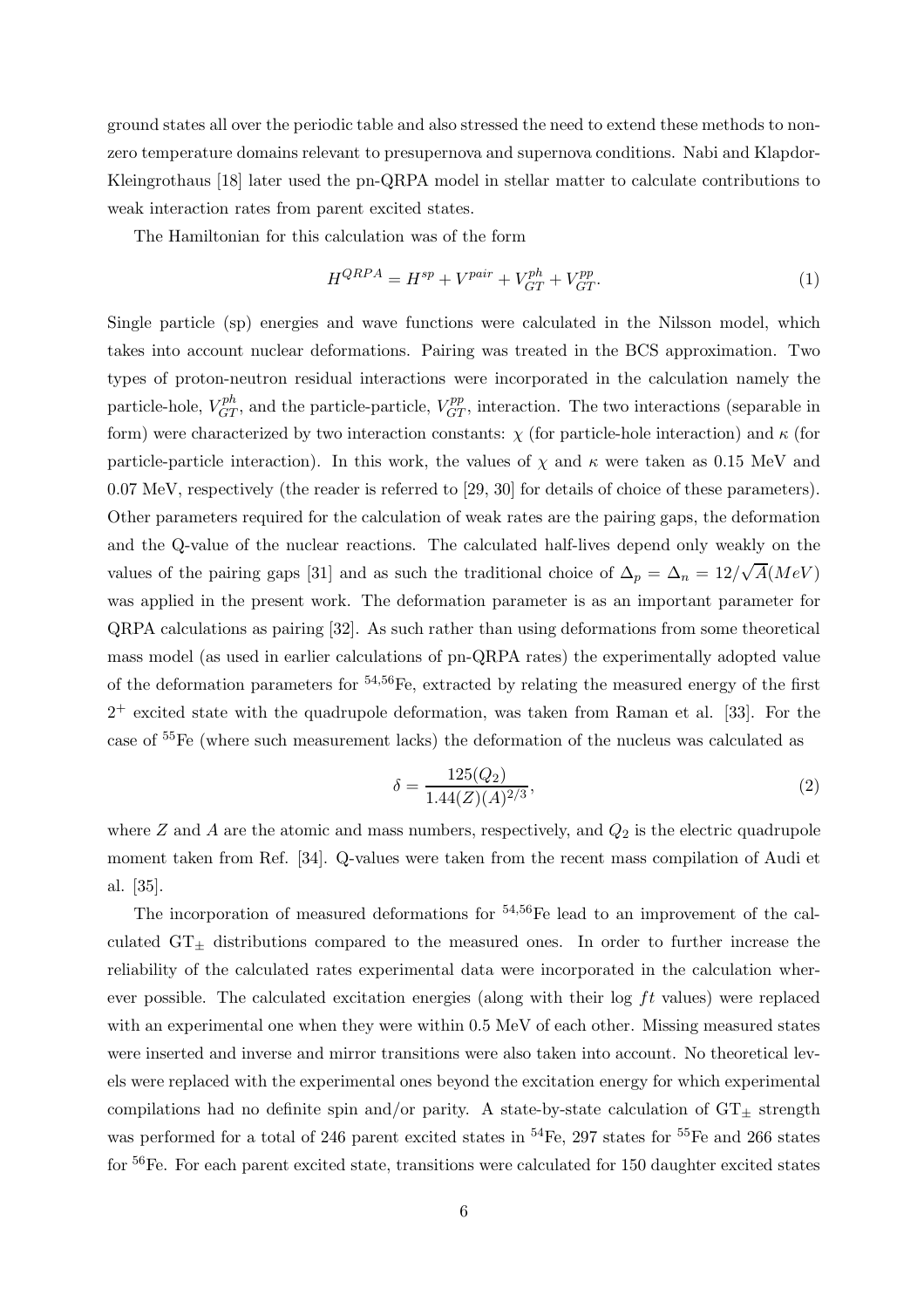using the pn-QRPA model. The use of a separable interaction assisted in the incorporation of a luxurious model space of up to 7 major oscillator shells ( $7\hbar\omega$ ) which in turn made possible to consider these many excited states in both parent and daughter nuclei.

The neutrino (antineutrino) energy loss rates can occur through four different weak-interaction mediated channels: electron and positron emissions, and, continuum electron and positron captures. The neutrino energy loss rates were calculated using the formula

$$
\lambda_{ij}^{\nu(\bar{\nu})} = \left[\frac{\ln 2}{D}\right] \left[f_{ij}^{\nu}(T,\rho,E_f)\right] \left[B(F)_{ij} + \left(g_A/g_V\right)_{eff}^2 B(GT)_{ij}\right].\tag{3}
$$

The value of D was taken to be 6295s [36].  $B'_{ij}s$  are the sum of reduced transition probabilities of the Fermi B(F) and GT transitions B(GT). The effective ratio of axial and vector coupling constants,  $(g_A/g_V)_{eff}$ , which takes into account the observed quenching of the GT strength [37] was taken to be [38]:

$$
\left(\frac{g_A}{g_V}\right)_{eff}^2 = 0.60 \left(\frac{g_A}{g_V}\right)_{bare}^2,
$$
\n(4)

with  $(g_A/g_V)_{bare} = -1.254$  [39]. Interestingly, Vetterli and collaborators [40] and Rönnqvist et al. [41] predicted the same quenching factor of 0.6 for the RPA calculation in the case of  $54Fe$ when comparing their measured strengths to RPA calculation.

The  $f_{ij}^{\nu}$  are the phase space integrals and are functions of stellar temperature  $(T)$ , density  $(\rho)$ and Fermi energy  $(E_f)$  of the electrons. They are explicitly given by

$$
f_{ij}^{\nu} = \int_{1}^{w_m} w \sqrt{w^2 - 1} (w_m - w)^3 F(\pm Z, w)(1 - G_{\mp}) dw, \tag{5}
$$

and by

$$
f_{ij}^{\nu} = \int_{w_l}^{\infty} w \sqrt{w^2 - 1} (w_m + w)^3 F(\pm Z, w) G_{\mp} dw.
$$
 (6)

In above equation  $w$  is the total energy of the electron including its rest mass,  $w_l$  is the total capture threshold energy (rest+kinetic) for positron (or electron) capture.  $F(\pm Z,w)$  are the Fermi functions and were calculated according to the procedure adopted by Gove and Martin [42].  $G_{\pm}$ is the Fermi-Dirac distribution function for positrons (electrons).

$$
G_{+} = \left[ \exp\left(\frac{E + 2 + E_f}{kT}\right) + 1 \right]^{-1},\tag{7}
$$

$$
G_{-} = \left[ \exp\left(\frac{E - E_f}{kT}\right) + 1 \right]^{-1},\tag{8}
$$

here  $E$  is the kinetic energy of the electrons and  $k$  is the Boltzmann constant.

For the decay channel Eq. 5 was used for the calculation of phase space integrals. Upper signs were used for the case of electron emissions and lower signs for the case of positron emissions. Regarding the capture channels, I used Eq. 6 for the calculation of phase space integrals keeping upper signs for continuum electron captures and lower signs for continuum positron captures. Details of the calculation of reduced transition probabilities can be found in Ref. [19].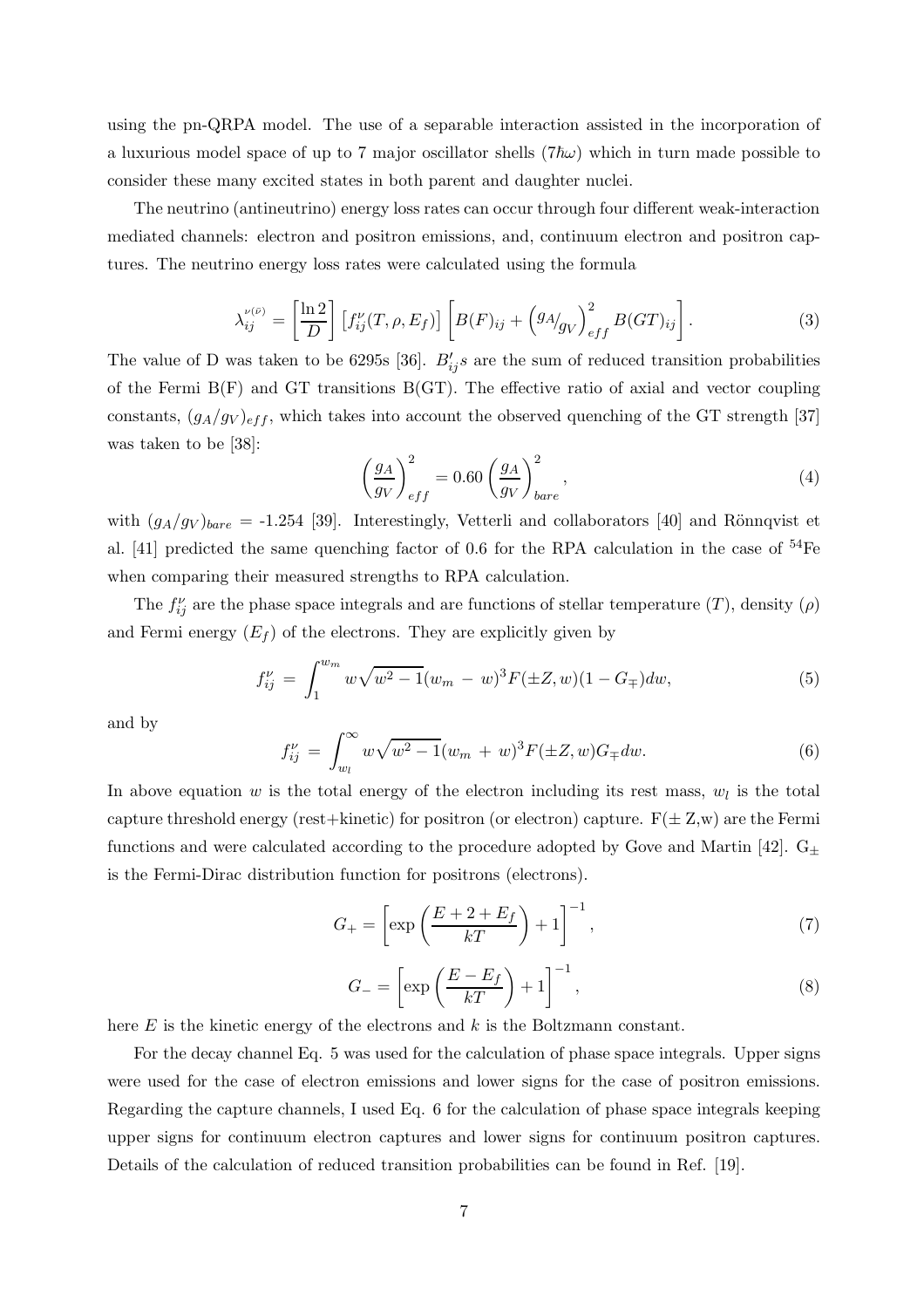The total neutrino energy loss rate per unit time per nucleus is given by

$$
\lambda^{\nu} = \sum_{ij} P_i \lambda_{ij}^{\nu},\tag{9}
$$

where  $\lambda_{ij}^{\nu}$  is the sum of the electron capture and positron decay rates for the transition  $i \to j$  and  $P_i$  is the probability of occupation of parent excited states which follows the normal Boltzmann distribution.

On the other hand the total antineutrino energy loss rate per unit time per nucleus is given by

$$
\lambda^{\bar{\nu}} = \sum_{ij} P_i \lambda_{ij}^{\bar{\nu}},\tag{10}
$$

where  $\lambda_{ij}^{\bar{\nu}}$  is the sum of the positron capture and electron decay rates for the transition  $i \to j$ .

The summation over all initial and final states was carried out until satisfactory convergence in the rate calculation was achieved. The pn-QRPA theory allows a microscopic state-by-state calculation of both sums present in Eqts. 9 and 10. This feature of the pn-QRPA model greatly increases the reliability of the calculated rates in stellar matter where there exists a finite probability of occupation of excited states.

#### 3 Results and comparison

The calculation of  $GT_{\pm}$  strength distributions for <sup>54,55,56</sup>Fe was presented and discussed in detail in Ref. [26]. There I also compared the calculated strength functions against the measured distributions for the case of even-even isotopes of iron. Here I present the cumulative  $B(GT<sub>+</sub>)$ strength distributions for <sup>54,55,56</sup>Fe using the pn-QRPA model. Figs. 1-3 display the cumulative  $B(GT<sub>+</sub>)$  strength distributions for the three isotopes of iron. For the case of the even-even isotopes (where measured distributions exist) I display the experimental results in inset. The measured  $GT_+$  distribution for <sup>54</sup>Fe was taken from Ref. [41]. One should note the peak in the strength distribution of  $^{54}$ Fe around 7 MeV (Fig. 1). For both the cases of  $^{54,56}$ Fe the pn-QRPA distributions spread over higher excitation energies (around 10 MeV in daughter) akin to measured strengths. For the case of  ${}^{56}Fe$ , the experimental data were taken from Ref. [43]. Similarly the cumulative B(GT−) strength distributions for the iron isotopes are displayed in Figs. 4-6. One curious finding of Ref. [26] was that  $GT_{\pm}$  strength distributions from low-lying excited states in parent nucleus are much different from the corresponding ground-state distributions. In stellar environments there is a finite contribution to the total weak rates from these parent excited states. Earlier calculations of weak interaction rates, including those of FFN [13] and large-scale shell model [15] calculation, incorporated the distributions from excited states by using the socalled Brink's hypothesis in the electron capture direction (it is to be noted that the LSSM calculation is also capable of performing a microscopic calculation of GT strength distribution albeit for a few low-lying states not exceeding 1 MeV in parent nucleus) and back-resonances in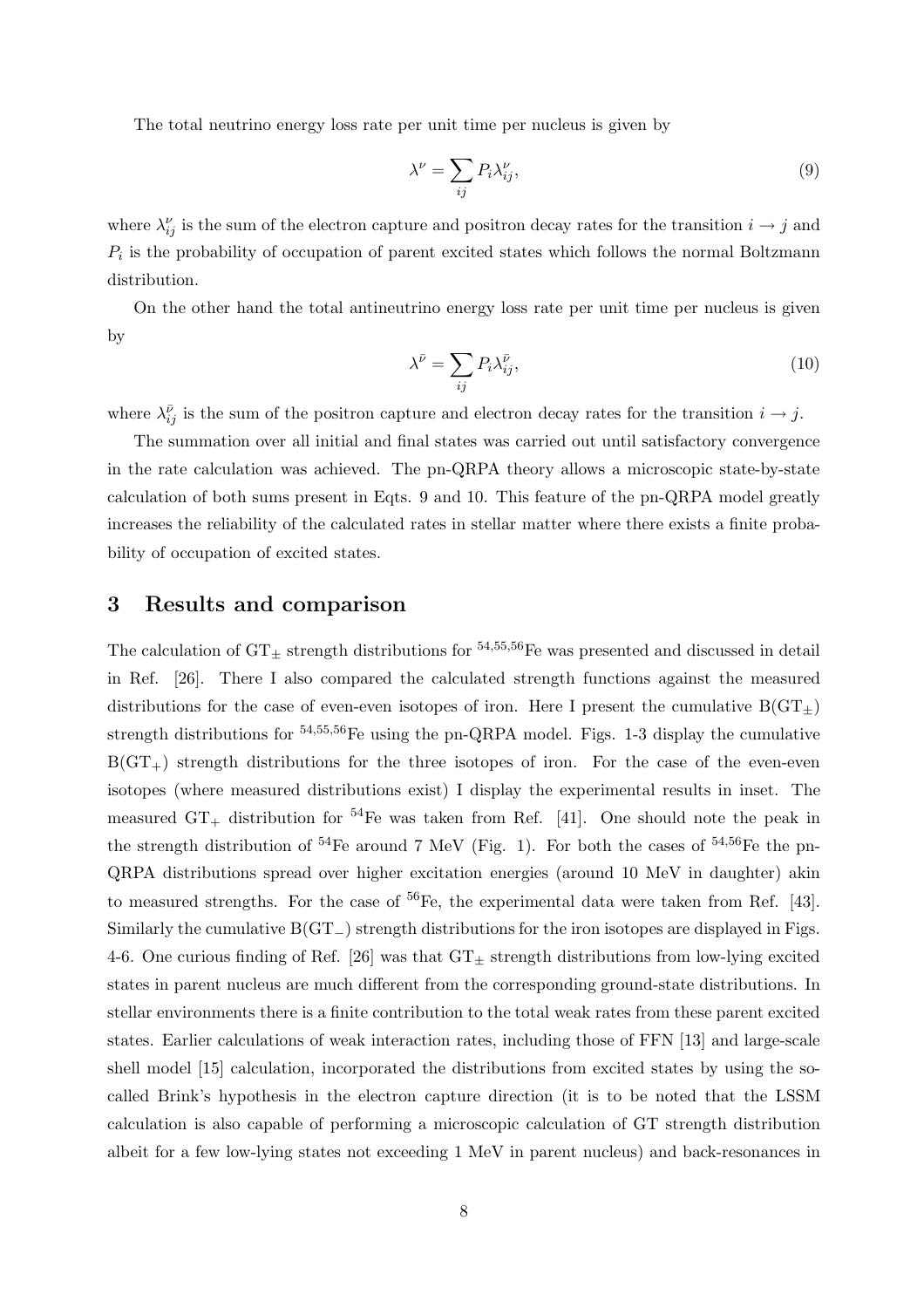the β-decay direction. Brink's hypothesis states that GT strength distribution on excited states is *identical* to that from ground state, shifted *only* by the excitation energy of the state. GT back resonances are the states reached by the strong GT transitions in the inverse process (electron capture) built on ground and excited states. The pn-QRPA model has the advantage that these excited state distributions can be calculated in a microscopic fashion. Table 1 shows the values of the calculated centroids and total strengths  $\Sigma S_{\beta^{\pm}}$  (in both directions) for ground and first two excited states of <sup>54</sup>,55,56Fe. The energies (in daughter) are given in units of MeV and the GT strengths are given in units such that  $B(GT) = 3$  for neutron decay. The centroids of the  $GT_{\pm}$  strength distributions are shifted to higher excitation energies in daughter nuclei for the excited states as compared to the ground state centroids (not so appreciably for the case of <sup>55</sup>Fe). The total strengths  $\Sigma S_{\beta^{\pm}}$  also change appreciably for the excited states. These changes have an effect on the calculated rates specially at low temperatures and densities (where specific low-lying transitions may dominate the rate calculation). The rate contributions from parent excited states were calculated and explicitly displayed in Table III of Ref. [26].

Moving on to the calculation of neutrino energy loss rates, Figs. 7-9 depict the energy loss rates for  $54\text{Fe}$ ,  $55\text{Fe}$  and  $56\text{Fe}$ , respectively. Each figure consists of four panels depicting the calculated neutrino energy loss rates at selected temperature and density domain. It is pertinent to mention again that the neutrino energy loss rates contain contributions due to electron capture and positron decay on iron isotopes. The upper left panel, in all figures, shows the energy loss rates in low-density region  $(\rho [gcm^{-3}] = 10^{0.5}, 10^{1.5}$  and  $10^{2.5})$ , the upper right in medium-low density region  $(\rho [gcm^{-3}] = 10^{3.5}, 10^{4.5} \text{ and } 10^{5.5})$ , the lower left in medium-high density region  $(\rho[gcm^{-3}] = 10^{6.5}, 10^{7.5}$  and  $10^{8.5})$  and finally the lower right panel depicts the calculated rates in high density region  $(\rho[gcm^{-3}] = 10^{9.5}, 10^{10.5}$  and  $10^{11})$ . The neutrino energy loss rates are given in logarithmic scales (to base 10) in units of  $MeV.s^{-1}$ . In the figures T<sub>9</sub> gives the stellar temperature in units of  $10^9$  K. One should note the order of magnitude differences in neutrino energy loss rates as the stellar temperature increases specially in the case of  ${}^{56}Fe$  (Fig. 9). For densities  $\rho[gcm^{-3}] \leq 10^{8.5}$ , the pn-QRPA calculates the lowest energy loss rates due to <sup>56</sup>Fe (Fig. 9) at low temperatures (T<sub>9</sub>  $\leq$  5) and highest due to <sup>55</sup>Fe (Fig. 8). It can be seen from these figures that in the low density region the energy loss rates, as a function of stellar temperatures, are more or less superimposed on one another. This means that there is no appreciable change in the neutrino energy loss rates when increasing the density by an order of magnitude. There is a sharp exponential increase in the neutrino energy loss rates for the low, medium-low and mediumhigh density regions as the stellar temperature increases up to  $T_9 = 5$ . Beyond this temperature the slope of the rates reduces drastically with increasing density. For a given temperature the neutrino energy loss rates increase monotonically with increasing densities.

The calculated antineutrino energy loss rates contain contributions due to positron capture and  $\beta$ -decay on iron isotopes (see Eq. 10). Figs. 10-12 show a similar calculation for the antineutrino energy loss rates for the selected isotopes of iron. Here one notes that the corresponding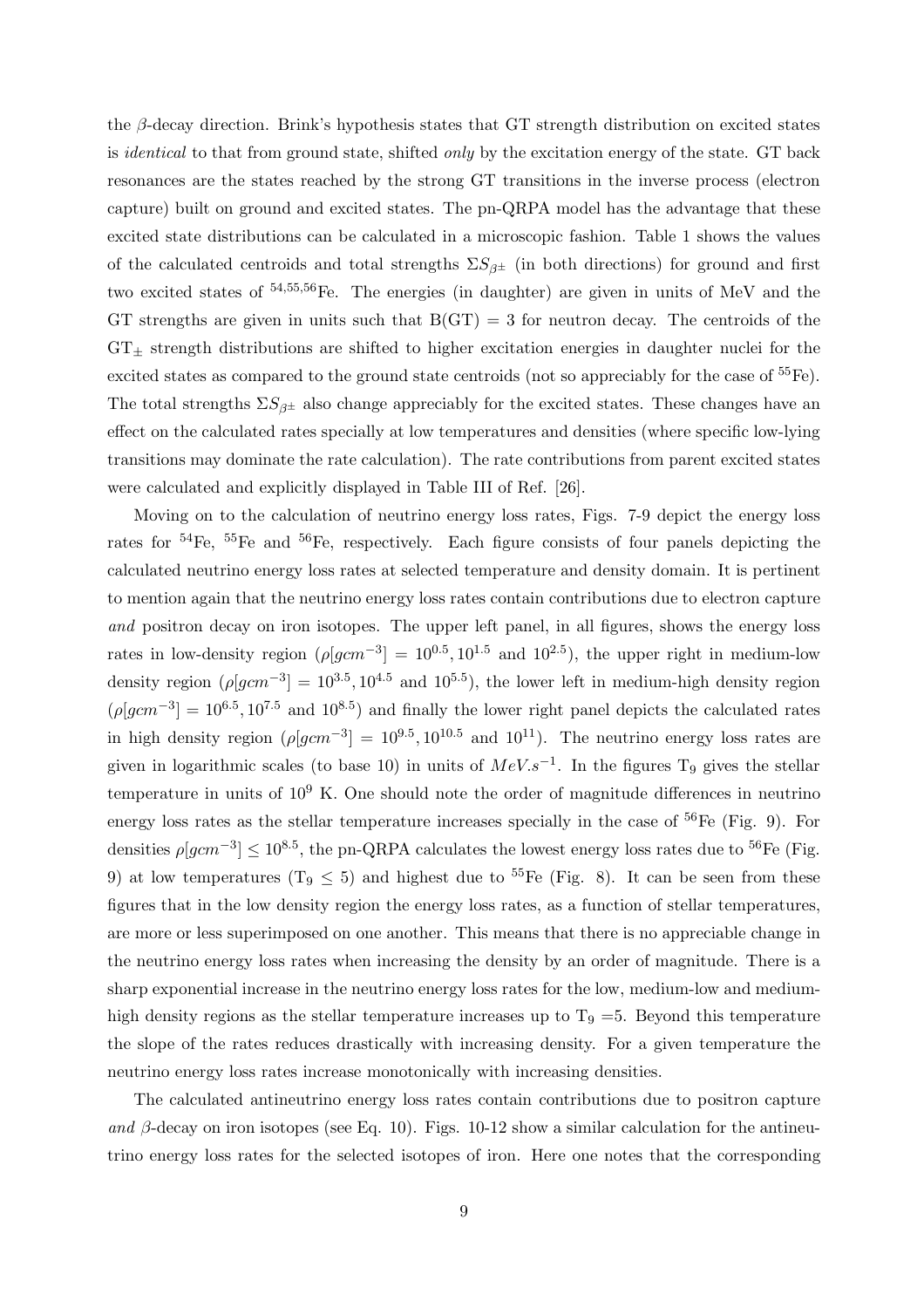rates are much smaller. Again one notes that the rates increase very sharply until  $T<sub>9</sub>$  approaches 5. The rates are almost superimposed on one another as a function of stellar densities. However as the stellar matter moves from the medium high density region to high density region these rates start to 'peel off' from one another. The neutrino and antineutrino energy loss rates are calculated on an extensive temperature-density grid point suitable for collapse simulations and the electronic versions of these files may be requested from the author.

An interesting question would be to know how the pn-QRPA calculation compares with largescale shell model (LSSM) calculation [15] and the pioneer calculation done by FFN [13] (specially for temperature and density domains of astrophysical interest) for these key iron isotopes. The comparisons are presented in a tabular form. Tables  $(2 - 4)$  show the comparison of calculated neutrino energy loss rates with those of FFN and LSSM for  $^{54}Fe$ ,  $^{55}Fe$  and  $^{56}Fe$ , respectively. Here the ratios of the calculated neutrino energy loss rates to those of LSSM,  $R_{\nu}(\text{LSSM})$ , and the corresponding ratios to those of FFN,  $R_{\nu}$ (FFN), are presented at selected temperature and density points. According to the study of presupernova evolution by Heger and collaborators [27], electron capture rates on  $54$ Fe are important from the oxygen shell burning phase up to the end of convective core silicon burning phase of massive stars. For temperatures (T<sub>9</sub>  $\sim$ 1) and densities  $(\rho \sim 10^7 g cm^{-3})$  corresponding roughly to the oxygen shell burning phase of massive stars, the calculated neutrino energy loss rates due to <sup>54</sup>Fe are slightly enhanced by around a factor of four compared to LSSM results (Table 2). During this important phase of stellar evolution the pn-QRPA neutrino energy loss rates are generally in good agreement with the LSSM rates. As the temperature and density increase the comparison with LSSM results gets better and better. The calculated energy loss rates due to  $54$ Fe are up to an order of magnitude smaller in the same region as compared to FFN rates. The comparison improves at higher temperatures. It is to be noted that FFN neglected the quenching of the total GT strength in their rate calculation.

The electron capture rates on  $^{55}$ Fe are most effective during the oxygen shell burning till around the ignition of the first stage of convective silicon shell burning of massive stars [27]. Correspondingly one should expect the most effective cooling contribution due to  $^{55}Fe$  during the above mentioned phases of stellar evolution. For the corresponding temperatures (T<sub>9</sub>  $\sim$ 3) and densities ( $\rho \sim 10^7 g cm^{-3}$ ), the pn-QRPA rates are bigger than LSSM rates by more than an order of magnitude (Table 3). It is to be noted that the reported rates are enhanced by more than an order of magnitude at low temperatures as compared to LSSM numbers and favor cores with lower entropy. At higher temperatures and densities the comparison gets better with LSSM results whereas FFN rates are bigger than the LSSM and pn-QRPA rates by roughly an order of magnitude for reasons mentioned before.

The comparison of calculated electron capture rates was remarkably good against the LSSM rates for the case of <sup>56</sup>Fe for all temperature and density points [26]. A similarly good comparison is also witnessed for the case of neutrino energy loss rates due to  ${}^{56}Fe$  against the LSSM numbers (Table 4). FFN rates are again enhanced by a factor of two to four as compared to pn-QRPA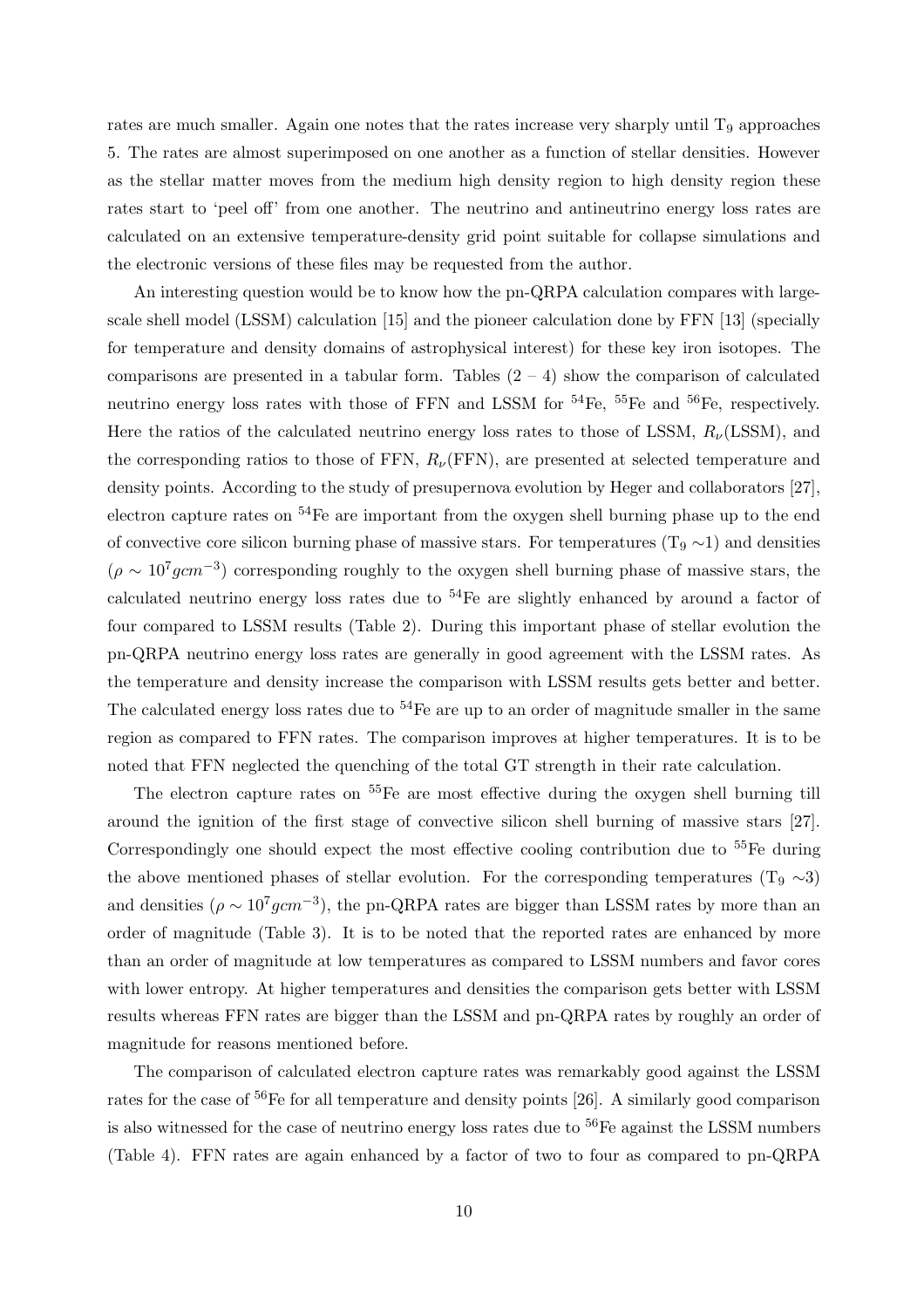and LSSM rates.

### 4 Summary and conclusions

In order to understand the supernova explosion mechanism international collaborations of astronomers and physicists are being sought. Weak interaction mediated rates are key nuclear physics input to simulation codes and a reliable and microscopic calculation of these rates (both from ground-state and excited states) is desirable. The pn-QRPA model was used to calculate the (anti)neutrino energy loss rates due to iron isotopes in stellar matter. The calculation was performed in a luxurious model space of  $7\hbar\omega$ . The microscopic state-by-state calculation of  $GT_{\pm}$ strength distributions from ground and excited states highlighted the fact that the Brink's hypothesis and back resonances may not be a good approximation to use in stellar calculation of weak rates.

The associated energy loss rates due to weak interactions on iron isotopes in stellar matter were also calculated using the pn-QRPA theory. Deformations of nuclei were taken into account and the calculation took into consideration the experimental deformations for even-even isotopes of iron  $\binom{54,56}{ }$ Fe). Maximum possible experimental data were incorporated to enhance the reliability of calculated results. The calculated neutrino energy loss rates due to  $54,56$ Fe are, generally, in good agreement with the LSSM rates during the oxygen and silicon shell burning phases of massive stars. The comparison with LSSM gets better for pre-supernova and supernova phases of stellar evolution. During silicon shell burning for stars ( $\sim 10 - 25 M_{\odot}$ ) and oxygen shell burning for much heavier stars ( $\sim 40 M_{\odot}$ ) the calculated energy loss rates due to <sup>55</sup>Fe are up to more than one order of magnitude bigger than LSSM rates.

According to the study of presupernova evolution by authors in Ref. [27] the most important period for determining core structure and lepton fraction in the core occurs during silicon shell burning. During this decisive phase of stellar evolution the pn-QRPA calculated energy loss rates due to <sup>55</sup>Fe are much enhanced as compared to the results of large-scale shell model calculation and favor cooler cores with lower entropies. This information may be of use for core-collapse simulators and may contribute in the fine tuning of the temperature, entropy and the lepton-tobaryon ratio which become very important going into stellar collapse. The rates are calculated on an extensive temperature-density grid point suitable for collapse simulations and the electronic versions of these files may be requested from the author.

## Acknowledgments

This work was done within the framework of the Associateship Scheme of the Abdus Salam International Centre for Theoretical Physics, Trieste, Italy.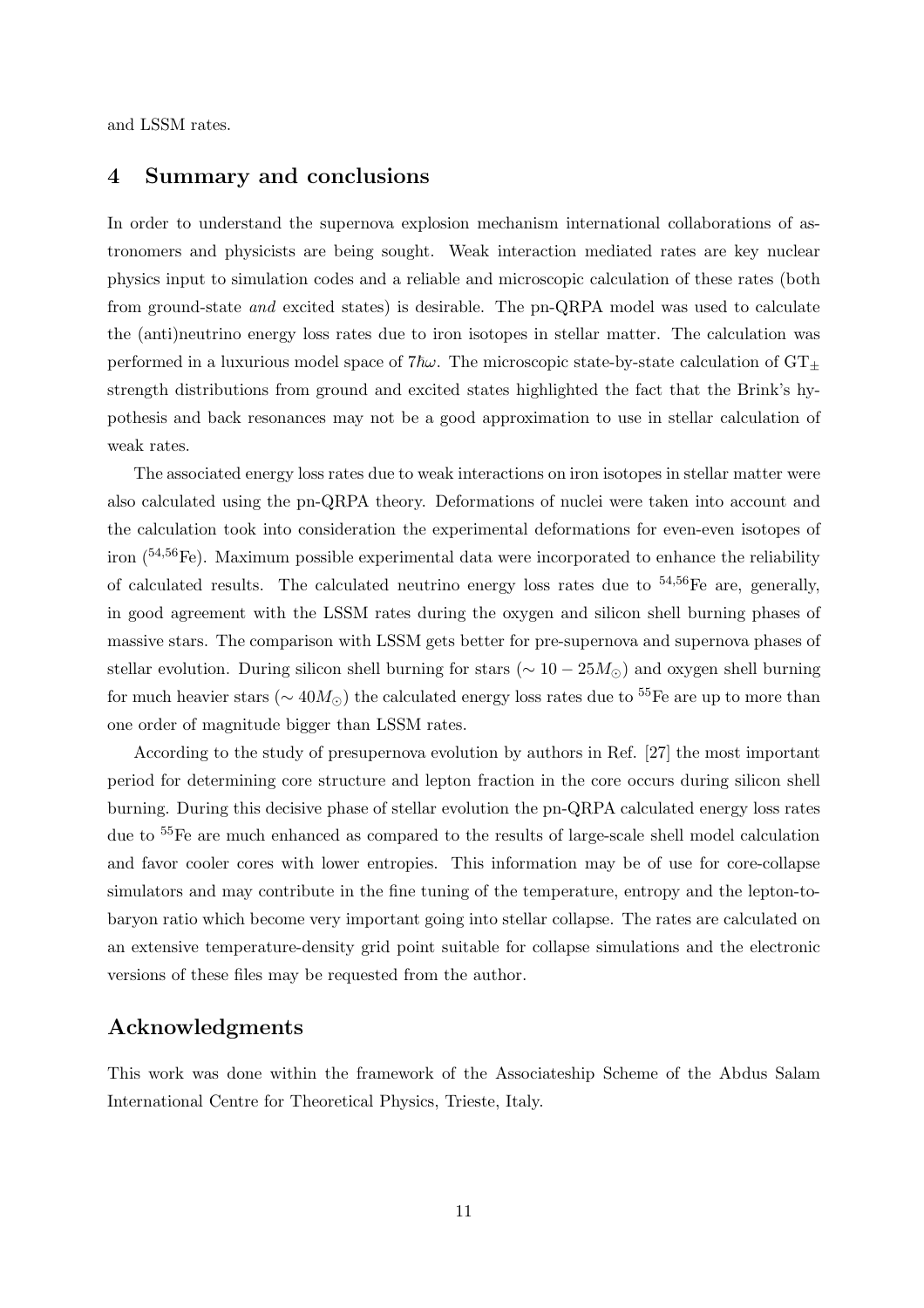# References

- [1] S. A. Colgate and R. White, Astrophys. J. 143 (1966) 626.
- [2] W. D. Arnett, Canadian J. Phys. 45 (1967) 1621.
- [3] H. A. Bethe and J. R. Wilson, Astrophys. J. 295 (1985) 14.
- [4] R. Buras, M. Rampp, H. T. Janka and K. Kifonidis, Phys. Rev. Lett. 90 (2003) 241101.
- [5] C. L. Fryer, Astrophys. J. 522 (1999) 413.
- [6] K. Kotake, H. Sawai, S. Yamada and K. Sato, Astrophys. J. 608 (2004) 391.
- [7] R. Walder, A. Burrows, C. D. Ott, E. Livne, I. Lichtenstadt and M. Jarrah, Astrophys. J. 623 (2005) 317.
- [8] W. C. Haxton, Phys. Rev. Lett. 60 (1988) 1999.
- [9] S. W. Bruenn and W. C. Haxton, Astrophys. J. 376 (1991) 678.
- [10] K. Langanke, G. Martínez-Pinedo, B. Müller, H.-Th Janka, A. Marek, W. R. Hix, A. Juodagalvis, and J. M. Sampaio, Phys. Rev. Lett. 100 (2008) 011101.
- [11] W. Haxton, private communication.
- [12] S. Esposito, G. Mangano, G. Miele, I. Picardi and O. Pisanti, Nucl. Phys. B 658 (2003) 217.
- [13] G. M. Fuller, W. A. Fowler, and M. J. Newman, Astrophys. J. Suppl. Ser 42 (1980) 447; 48 (1982) 279; Astrophys. J. 252 (1982) 715; 293 (1985) 1.
- [14] M. B. Aufderheide, I. Fushiki, S. E. Woosley, E. Stanford, and D. H. Hartmann, Astrophys. J. Suppl. 91 (1994) 389.
- [15] K. Langanke and G. Martínez-Pinedo, Nucl. Phys. A 673 (2000) 481.
- [16] J.-U. Nabi and H. V. Klapdor-Kleingrothaus, At. Data Nucl. Data Tables 88 (2004) 237.
- [17] C. W. Johnson, S. E. Koonin, G. H. Lang, and W. E. Ormand, Phys. Rev. Lett. 69 (1992) 3157.
- [18] J.-U. Nabi and H. V. Klapdor- Kleingrothaus, Eur. Phys. J. A 5 (1999) 337.
- [19] J.-U. Nabi and H. V. Klapdor-Kleingrothaus, At. Data Nucl. Data Tables 71 (1999) 149.
- [20] J.-U. Nabi and M.-U. Rahman, Phys. Rev. C 75 (2007) 035803.
- [21] J.-U. Nabi, M. Sajjad, and M.-U. Rahman, Acta. Phys. Polon. B 38 (2007) 3203.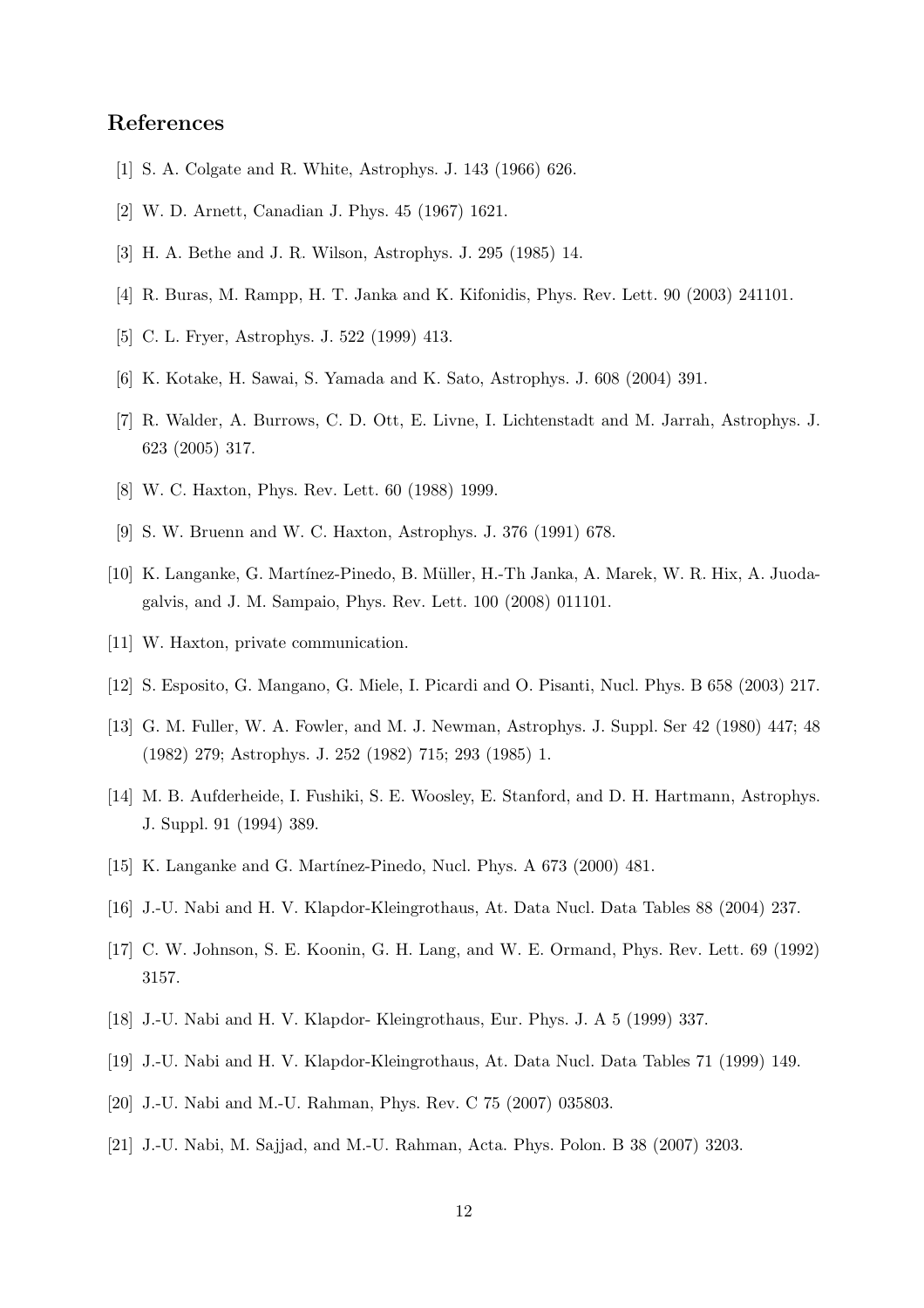- [22] J.-U. Nabi and M. Sajjad, Phys. Rev. C 76 (2007) 055803.
- [23] J.-U. Nabi, M.-U. Rahman, and M. Sajjad, Acta. Phys. Polon. B 39 (2008) 651.
- [24] J.-U. Nabi and M. Sajjad, to appear in Can. J. Phys. (2008).
- [25] J.-U. Nabi and M. Sajjad, Phys. Rev. C 77 (2008) 055802.
- [26] J.-U. Nabi, to be submitted (2008).
- [27] A. Heger, S. E. Woosley, G. Martínez-Pinedo, and K. Langanke, Astrophys. J. 560 (2001) 307.
- [28] K. Kar, R. Ray and S. Sarkar, Astrophys. J. 433 (1994) 662.
- [29] A. Staudt, E. Bender, K. Muto, and H. V. Klapdor-Kleingrothaus, At. Data Nucl. Data Tables 44 (1990) 79.
- [30] M. Hirsch, A. Staudt, K. Muto, and H. V. Klapdor-Kleingrothaus, At. Data Nucl. Data Tables 53 (1993) 165.
- [31] M. Hirsch, A. Staudt, K. Muto, and H. V. Klapdor-Kliengrothaus, Nucl. Phys. A535 (1991) 62.
- [32] I. Stetcu and C. W. Johnson, Phys. Rev. C 69 (2004) 024311.
- [33] S. Raman, C. H. Malarkey, W. T. Milner, C. W. Nestor, Jr., and P. H. Stelson, At. Data Nucl. Data Tables 36 (1987) 1.
- [34] P. Möller and J. R. Nix, At. Data Nucl. Data Tables 26 (1981) 165.
- [35] G. Audi, A. H. Wapstra, and C. Thibault, Nucl. Phys. A729 (2003) 337.
- [36] G. P. Yost *et al.* (Particle Data Group), Phys. Lett. B204 (1988) 1.
- [37] F. Osterfeld, Rev. Mod. Phys. 64 (1992) 491.
- [38] C. Gaarde, Nucl. Phys. A 396 (1983) 127c.
- [39] V. Rodin, A. Faessler, F. Simkovic, and P. Vogel, Czech. J. Phys. 56 (2006) 495.
- [40] M. C. Vetterli, O. Häusser, R. Abegg, W. P. Alford, A. Celler, D. Frekers, R. Helmer, R. Henderson, K. H. Hicks, K. P. Jackson, R. G. Jeppesen, C. A. Miller, K. Raywood, and S. Yen, Phys. Rev. C 40 (1989) 559.
- [41] T. Rönnqvist, H. Condé, N. Olsson, E. Ramström, R. Zorro, J. Blomgren, A. Håkansson, A. Ringbom, G. Tibell, O. Jonsson, L. Nilsson, P.-U. Renberg, S. Y. van der Werf, W. Unkelbach, and F. P. Brady, Nucl. Phys. A563 (1993) 225.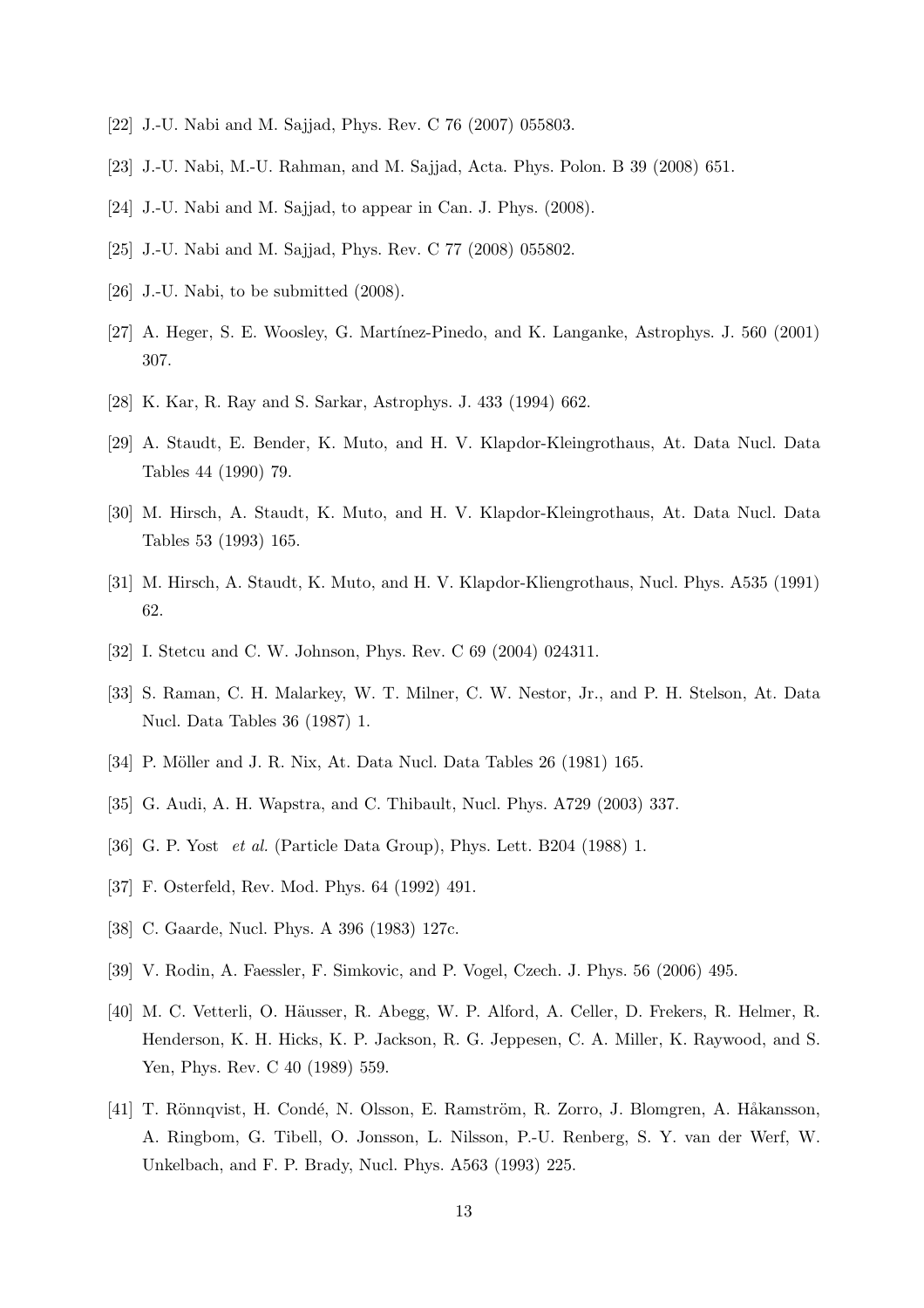- [42] N. B. Gove and M. J. Martin, At. Data Nucl. Data Tables 10 (1971) 205.
- [43] S. El-Kateb, K. P. Jackson, W. P. Alford, R. Abegg, R. E. Azuma, B. A. Brown, A. Celler, D. Frekers, O. Häusser, R. Helmer, R. S. Henderson, K. H. Hicks, R. Jeppesen, J. D. King, K. Raywood, G. G. Shute, B. M. Spicer, A. Trudel, M. Vetterli, and S. Yen, Phys. Rev. C 49 (1994) 3128.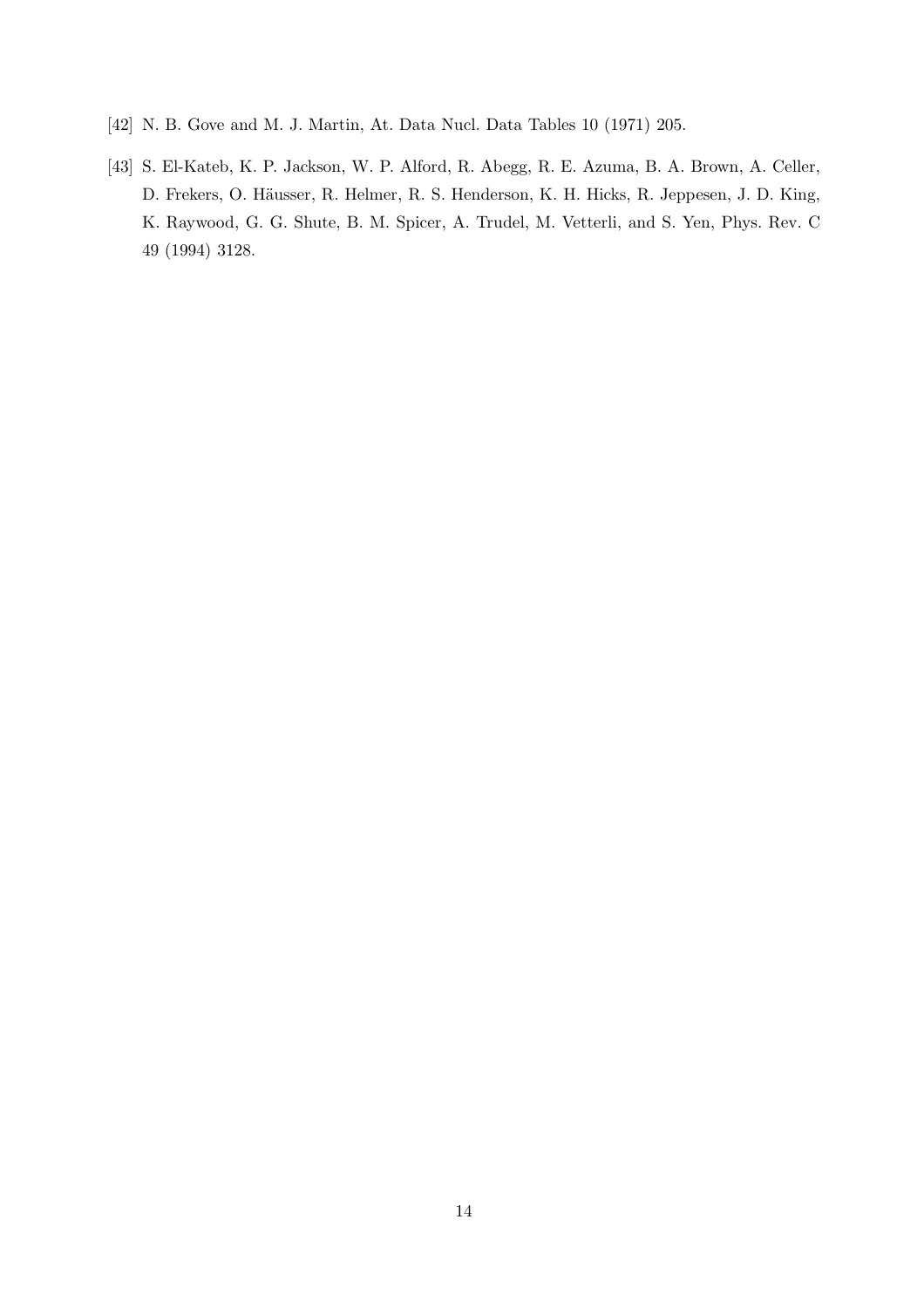| States                     | $E(GT_{+})$ | $E(GT_{-}$ | $\Sigma S_{\beta+}$ | $\Sigma S_{\beta}$ |
|----------------------------|-------------|------------|---------------------|--------------------|
| $54Fe$ (ground)            | 4.06        | 5.08       | 4.26                | 7.56               |
| $^{54}Fe~(1^{st})$         | 7.10        | 7.81       | 5.12                | 6.97               |
| $^{54}Fe~(2^{nd})$         | 7.48        | 8.23       | 3.84                | 9.23               |
| $\sqrt[55]{Fe}$ (ground)   | 6.92        | 8.28       | 4.81                | 6.87               |
| ${}^{55}Fe~(1^{st})$       | 7.38        | 8.56       | 4.43                | 8.87               |
| $^{55}Fe~(2^{nd})$         | 7.40        | 8.83       | 5.03                | 6.87               |
| $56\overline{F}e$ (ground) | 3.13        | 5.61       | 3.71                | 10.74              |
| $^{56}Fe~(1^{st})$         | 6.17        | 8.89       | 5.15                | 8.04               |
| $^{56}Fe$<br>$(2^{nd})$    | 6.74        | 8.76       | 4.15                | 10.21              |

Table 1: Comparison of pn-QRPA calculated energy centroids and total GT strengths (in both directions) for the ground and first two excited states of  $54,55,56$   $Fe$ . For units see text.

Table 2: Ratios of calculations of neutrino energy loss rates due to  $54Fe$  at different selected densities and temperatures.  $R_{\nu}$  denotes the ratio of the calculated neutrino energy loss rates to those calculated by large scale shell model (LSSM) and those calculated by Fuller and collaborators (FFN).

| $T_9$ | $R_{\nu}$ (LSSM)      | $R_{\nu}$ (FFN) | $R_{\nu}$ (LSSM)           | $R_{\nu}$ (FFN)          | $R_{\nu}$ (LSSM)           | $R_{\nu}$ (FFN)            | $R_{\nu}$ (LSSM)            | $R_{\nu}$ (FFN)             |
|-------|-----------------------|-----------------|----------------------------|--------------------------|----------------------------|----------------------------|-----------------------------|-----------------------------|
|       | $10acm^{-3}$          | $10acm^{-3}$    | $10^{3}$ gcm <sup>-3</sup> | $10^3$ gcm <sup>-3</sup> | $10^{7}$ gcm <sup>-3</sup> | $10^{7}$ acm <sup>-3</sup> | $10^{11}$ gcm <sup>-3</sup> | $10^{11}$ gcm <sup>-3</sup> |
|       | $4.68E + 00$          | $9.66E-02$      | $4.69E + 00$               | $9.66E-02$               | $3.96E + 00$               | 1.13E-01                   | 8.32E-01                    | 2.96E-01                    |
|       | $2.37E + 00$          | 1.48E-01        | $2.37E + 00$               | 1.48E-01                 | $2.47E + 00$               | 1.71E-01                   | 8.30E-01                    | $2.95E-01$                  |
| 10    | 8.15E-01              | 3.90E-01        | 8.12E-01                   | 3.91E-01                 | 8.34E-01                   | 3.94E-01                   | 8.11E-01                    | 2.90E-01                    |
| 30    | $1.05\mathrm{E}{+00}$ | 3.60E-01        | $.05E + 00$                | $3.61E-01$               | $1.05E + 00$               | $3.61E-01$                 | $1.01E + 00$                | $3.51E-01$                  |

Table 3: Same as Table 2, but for neutrino energy loss rates due to  $55Fe$ .

|    | $R_{\nu}$ (LSSM) | $R_{\nu}$ (FFN) | $R_{\nu}$ (LSSM)         | $R_{\nu}$ (FFN)          | $R_{\nu}$ (LSSM)           | $R_{\nu}$ (FFN)            | $R_{\nu}$ (LSSM)            | $R_{\nu}$ (FFN)             |
|----|------------------|-----------------|--------------------------|--------------------------|----------------------------|----------------------------|-----------------------------|-----------------------------|
|    | $10$ a $cm^{-3}$ | $10acm^{-3}$    | $10^3$ acm <sup>-3</sup> | $10^3$ acm <sup>-3</sup> | $10^{7}$ acm <sup>-3</sup> | $10^{7}$ acm <sup>-3</sup> | $10^{11}$ acm <sup>-3</sup> | $10^{11}$ acm <sup>-3</sup> |
|    | $3.27E + 01$     | $3.18E + 01$    | $3.27E + 01$             | $3.19E + 01$             | $3.30E + 01$               | $3.27E + 01$               | 8.85E-01                    | 1.77E-01                    |
|    | $9.86E + 00$     | $2.43E + 00$    | $9.89E + 00$             | $2.43E + 00$             | $1.30E + 01$               | $2.82E + 00$               | 8.57E-01                    | 1.74E-01                    |
| 10 | $1.20E + 00$     | 1.67E-01        | $1.20E + 00$             | 1.67E-01                 | $1.22E + 00$               | 1.67E-01                   | 8.67E-01                    | 1.84E-01                    |
| 30 | $1.68E + 00$     | 3.33E-01        | $1.69E + 00$             | 3.33E-01                 | $1.69E + 00$               | 3.34E-01                   | $1.43E + 00$                | 3.27E-01                    |

**Table 4:** Same as Table 2, but for neutrino energy loss rates due to  ${}^{56}Fe$ .

| $T_9$ | $R_{\nu}$ (LSSM) | $R_{\nu}$ (FFN) | $R_{\nu}$ (LSSM)         | $R_{\nu}$ (FFN)          | $R_{\nu}$ (LSSM)           | $R_{\nu}$ (FFN)    | $R_{\nu}$ (LSSM)            | $R_{\nu}$ (FFN)             |
|-------|------------------|-----------------|--------------------------|--------------------------|----------------------------|--------------------|-----------------------------|-----------------------------|
|       | $10$ acm $^{-3}$ | $10acm^{-3}$    | $10^3$ acm <sup>-3</sup> | $10^3$ acm <sup>-3</sup> | $10^{7}$ acm <sup>-3</sup> | $10^7$ acm $^{-3}$ | $10^{11}$ acm <sup>-3</sup> | $10^{11}$ acm <sup>-3</sup> |
|       | 8.49E-01         | 2.61E-01        | 8.49E-01                 | $2.61E-01$               | 9.75E-01                   | 3.15E-01           | $1.08E + 00$                | 3.57E-01                    |
|       | $0.04E + 00$     | 2.36E-01        | $1.04E + 00$             | 2.37E-01                 | $1.08E + 00$               | 2.44E-01           | $1.05E + 00$                | $3.51E-01$                  |
| 10    | 8.75E-01         | 4.57E-01        | 8.77E-01                 | 4.58E-01                 | 8.83E-01                   | 4.59E-01           | 9.95E-01                    | 3.30E-01                    |
| 30    | $.13E + 00$      | $4.56E-01$      | $1.13E + 00$             | 4.57E-01                 | $1.13E + 00$               | 4.58E-01           | $1.26E + 00$                | 4.17E-01                    |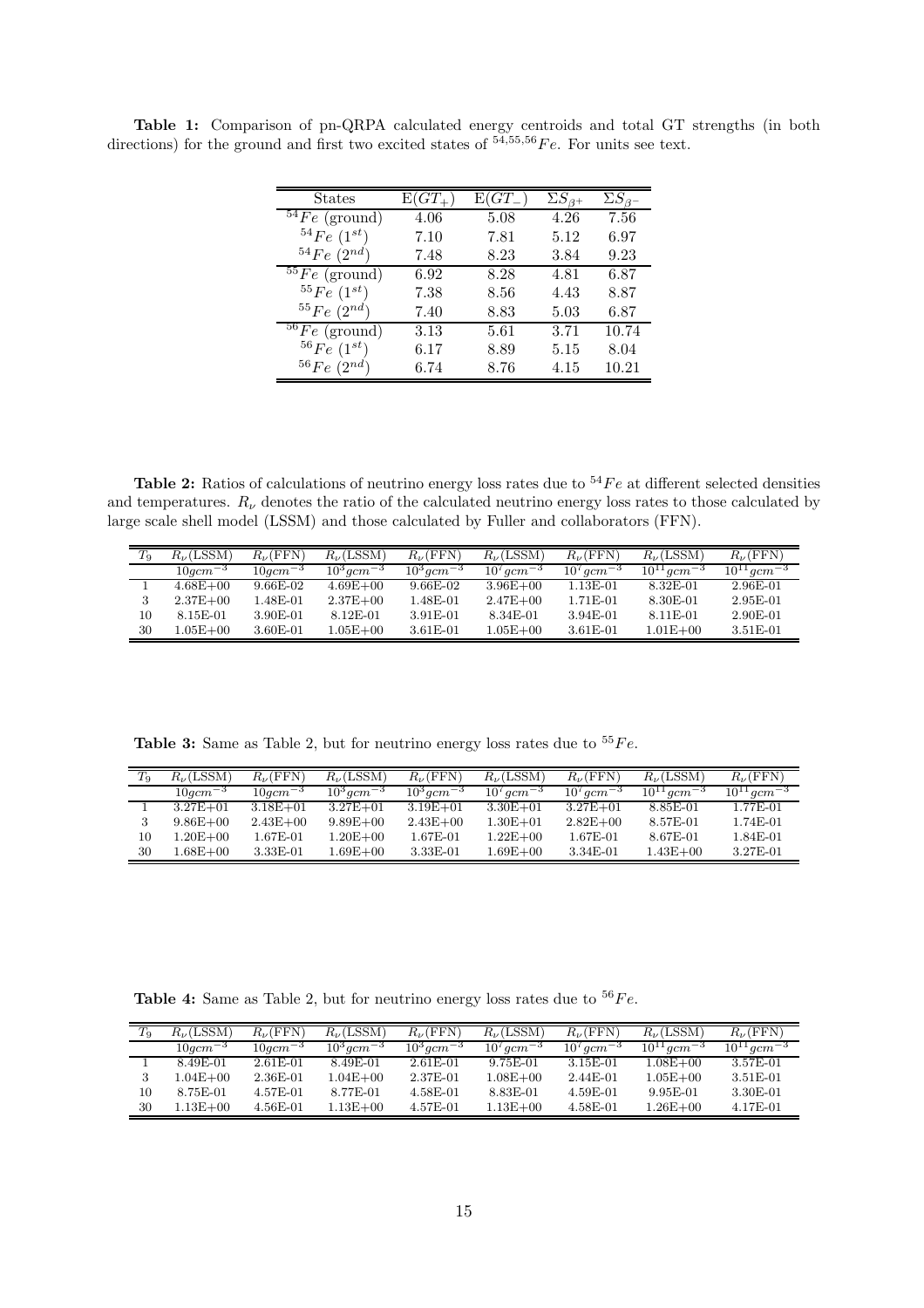

Figure 1: Cumulative sum of the  $B(GT_+)$  values for <sup>54</sup>Fe. The energy scale refers to excitation energies in daughter <sup>54</sup>Mn. Inset displays the corresponding measured cumulative  $B(GT<sub>+</sub>)$ values [41].



Figure 2: Cumulative sum of the  $B(GT_+)$  values for <sup>55</sup>Fe. The energy scale refers to excitation energies in daughter <sup>55</sup>Mn.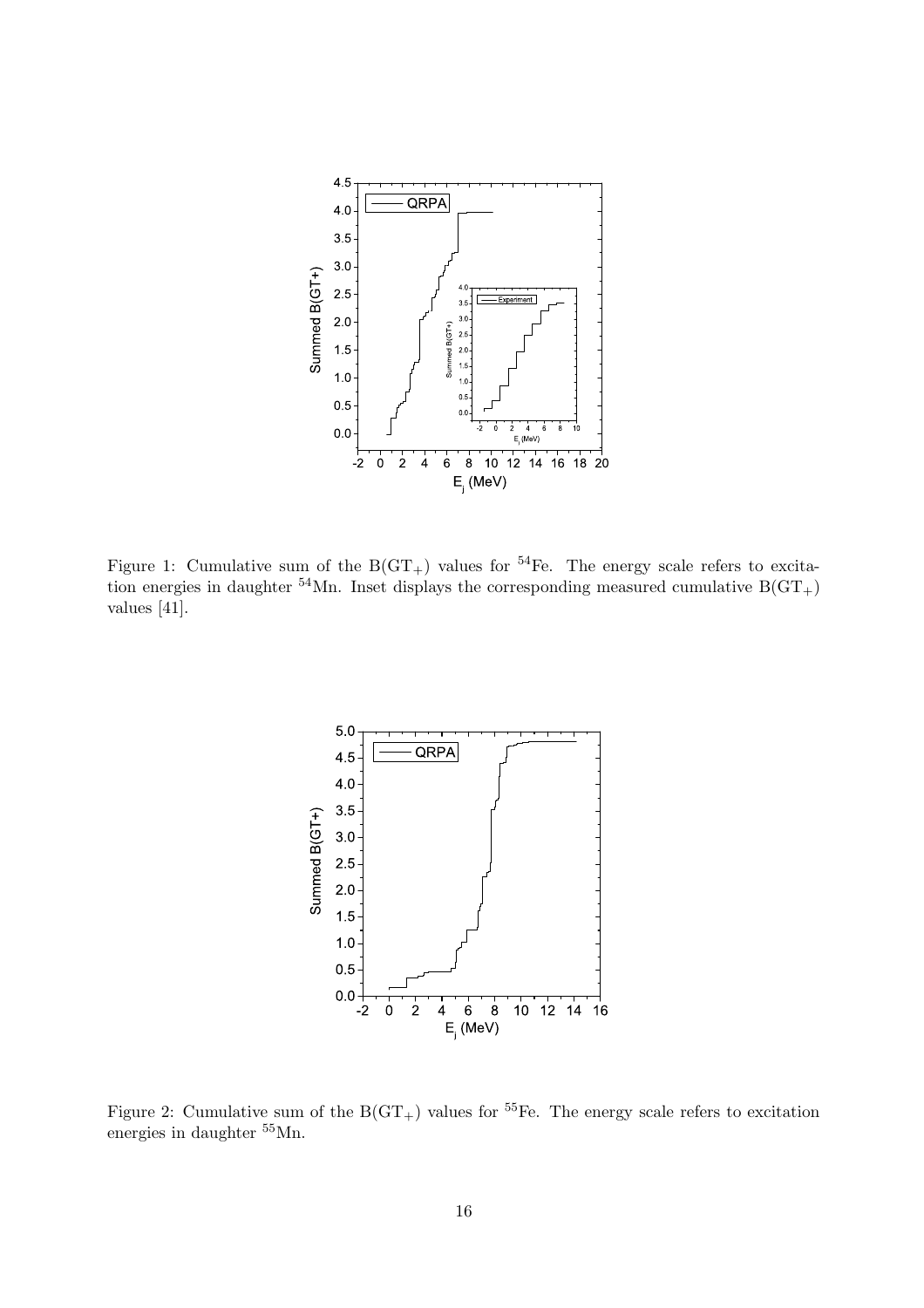

Figure 3: Cumulative sum of the  $B(GT_+)$  values for <sup>56</sup>Fe. The energy scale refers to excitation energies in daughter  $^{56}$ Mn. Inset displays the corresponding measured cumulative B(GT<sub>+</sub>) values [43].



Figure 4: Cumulative sum of the  $B(GT_{-})$  values for <sup>54</sup>Fe. The energy scale refers to excitation energies in daughter <sup>54</sup>Co.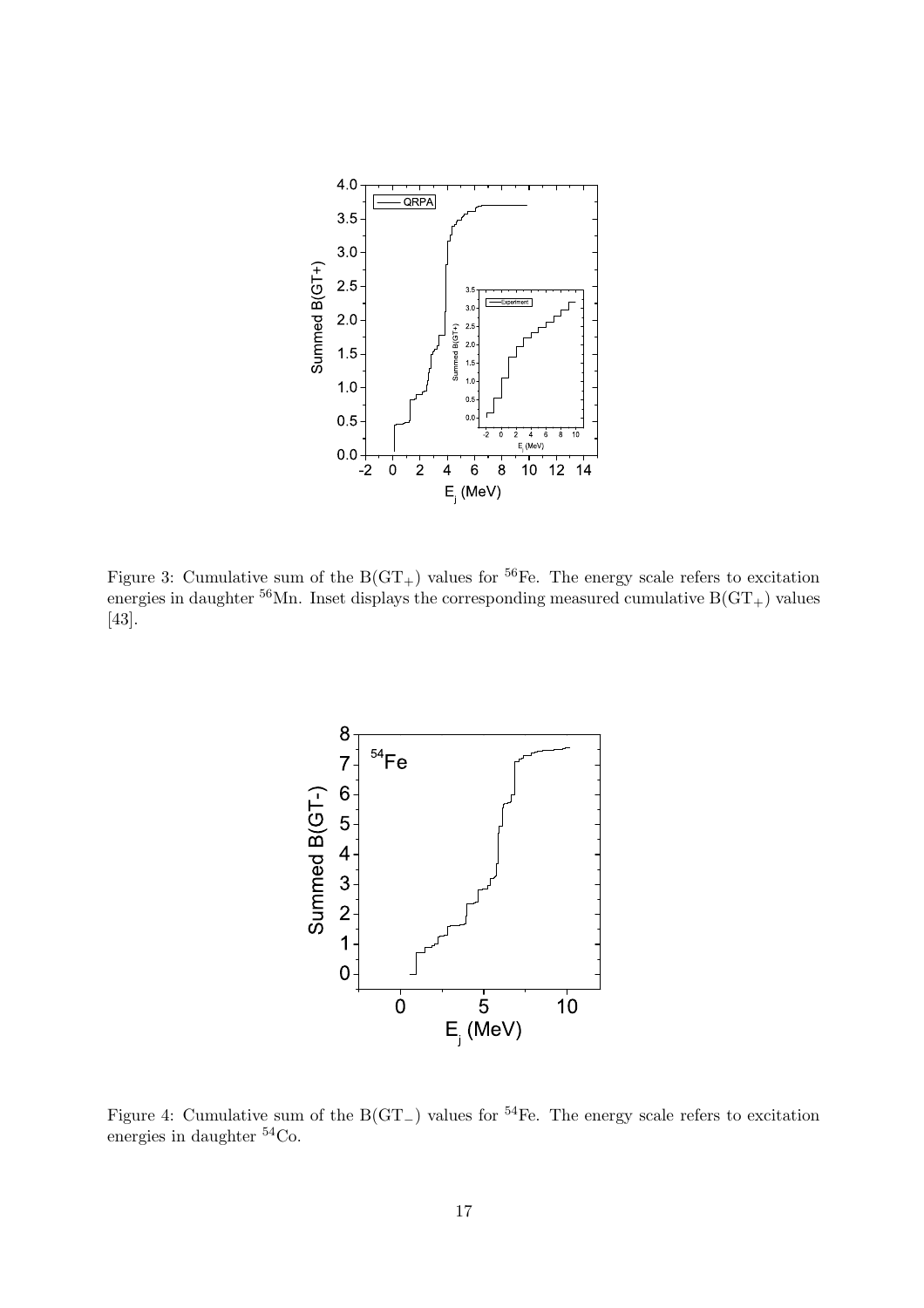

Figure 5: Cumulative sum of the  $B(GT_{-})$  values for <sup>55</sup>Fe. The energy scale refers to excitation energies in daughter  ${}^{55}Co.$ 



Figure 6: Cumulative sum of the  $B(GT_{-})$  values for <sup>56</sup>Fe. The energy scale refers to excitation energies in daughter <sup>56</sup>Co.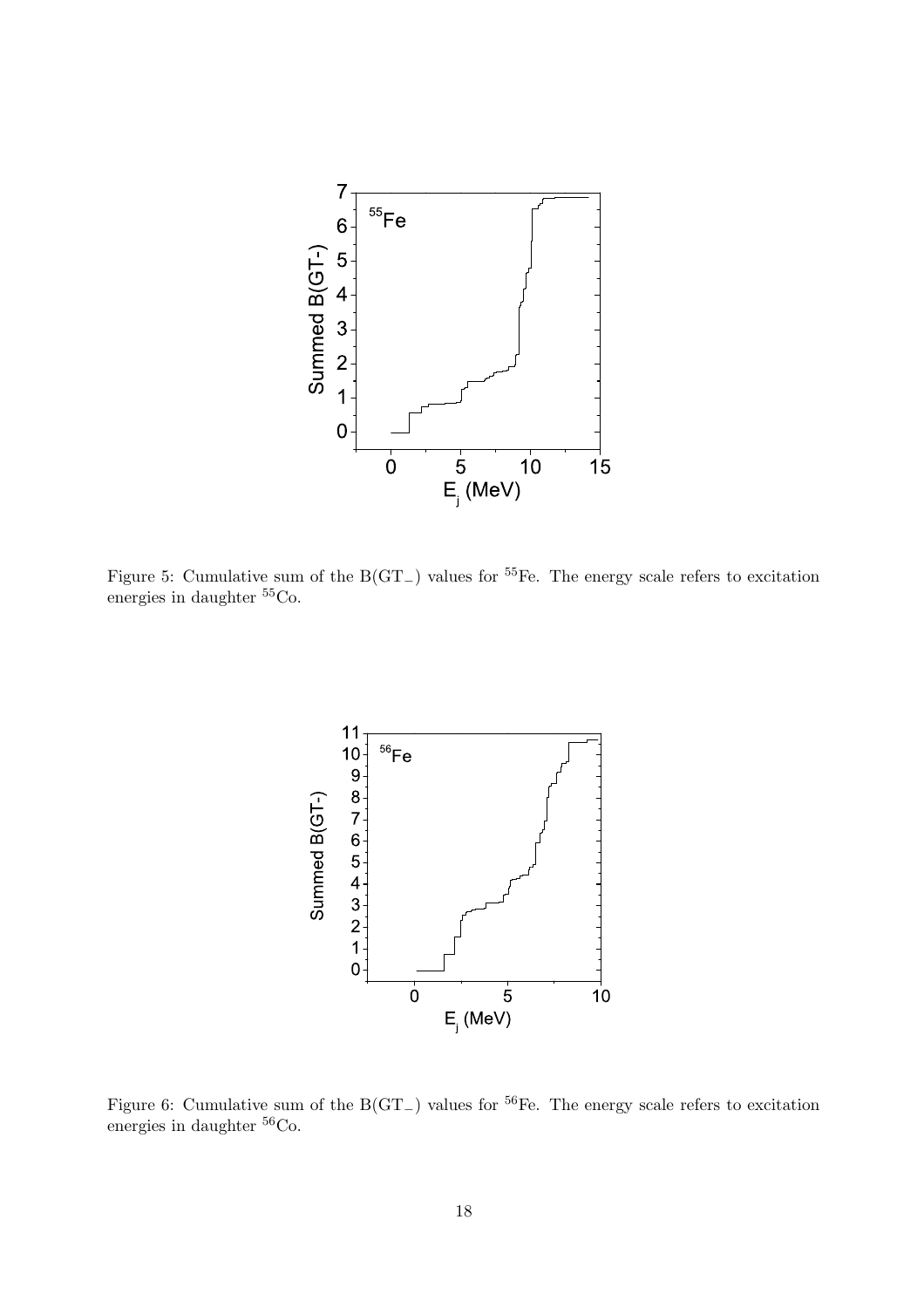

Figure 7: (Color online) Neutrino energy loss rates on  $^{54}$ Fe, as a function of stellar temperatures, for different selected densities. Densities are in units of  $gcm^{-3}$ . Temperatures are given in 10<sup>9</sup> K and  $\log_{10} \lambda_{\nu}$  represents the log (to base 10) of neutrino energy loss rates in units of  $MeV, sec^{-1}$ .



Figure 8: (Color online) Neutrino energy loss rates on <sup>55</sup>Fe, as a function of stellar temperatures, for different selected densities. Densities are in units of  $gcm^{-3}$ . Temperatures are given in 10<sup>9</sup> K and  $\log_{10} \lambda_{\nu}$  represents the log (to base 10) of neutrino energy loss rates in units of  $MeV. sec^{-1}$ .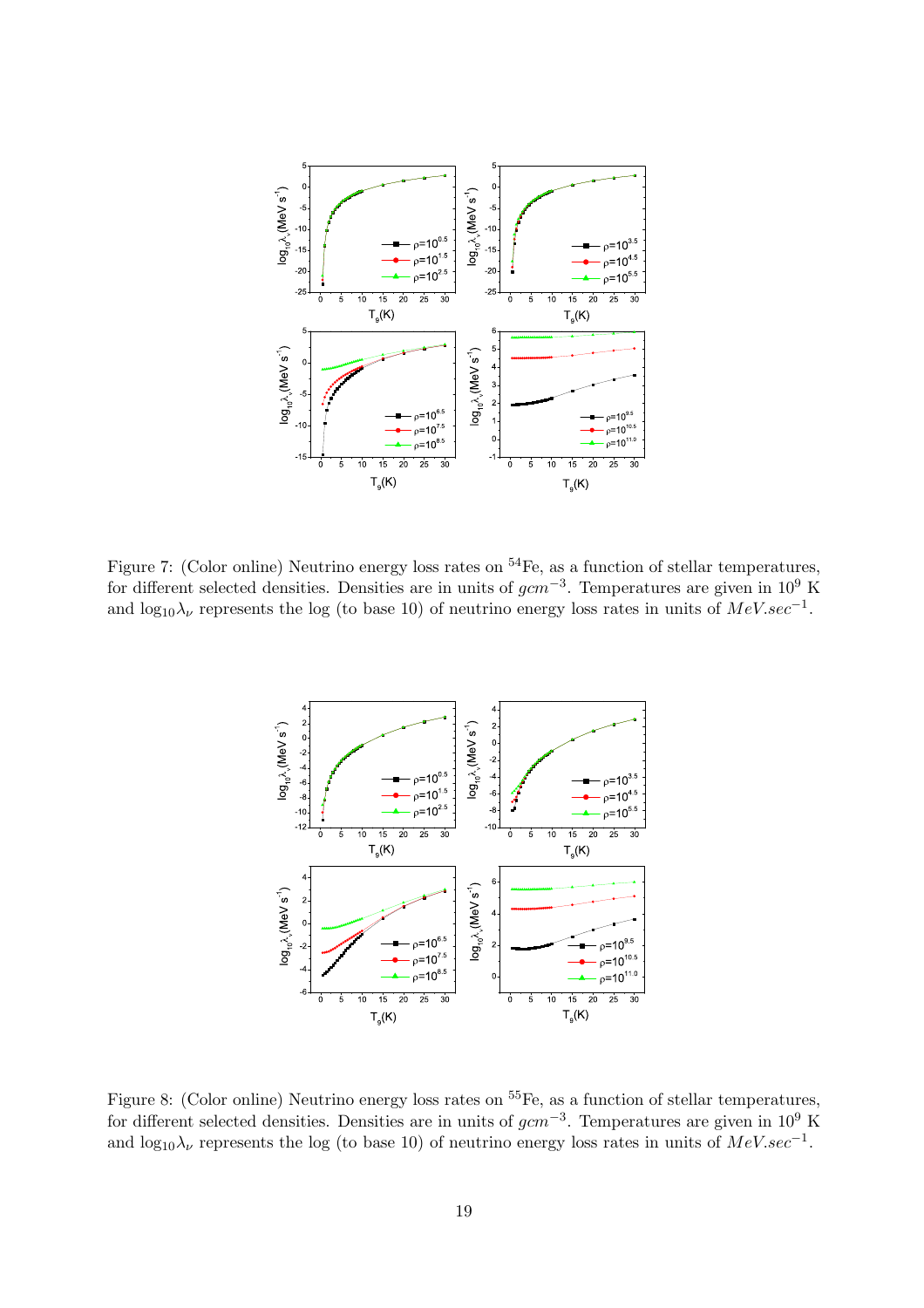

Figure 9: (Color online) Neutrino energy loss rates on <sup>56</sup>Fe, as a function of stellar temperatures, for different selected densities. Densities are in units of  $gcm^{-3}$ . Temperatures are given in 10<sup>9</sup> K and  $\log_{10} \lambda_{\nu}$  represents the log (to base 10) of neutrino energy loss rates in units of  $MeV, sec^{-1}$ .



Figure 10: (Color online) Antineutrino energy loss rates on <sup>54</sup>Fe, as a function of stellar temperatures, for different selected densities. Densities are in units of  $gcm^{-3}$ . Temperatures are given in 10<sup>9</sup> K and  $log_{10} \lambda_{\bar{\nu}}$  represents the log (to base 10) of antineutrino energy loss rates in units of  $MeV \nsec^{-1}$ .